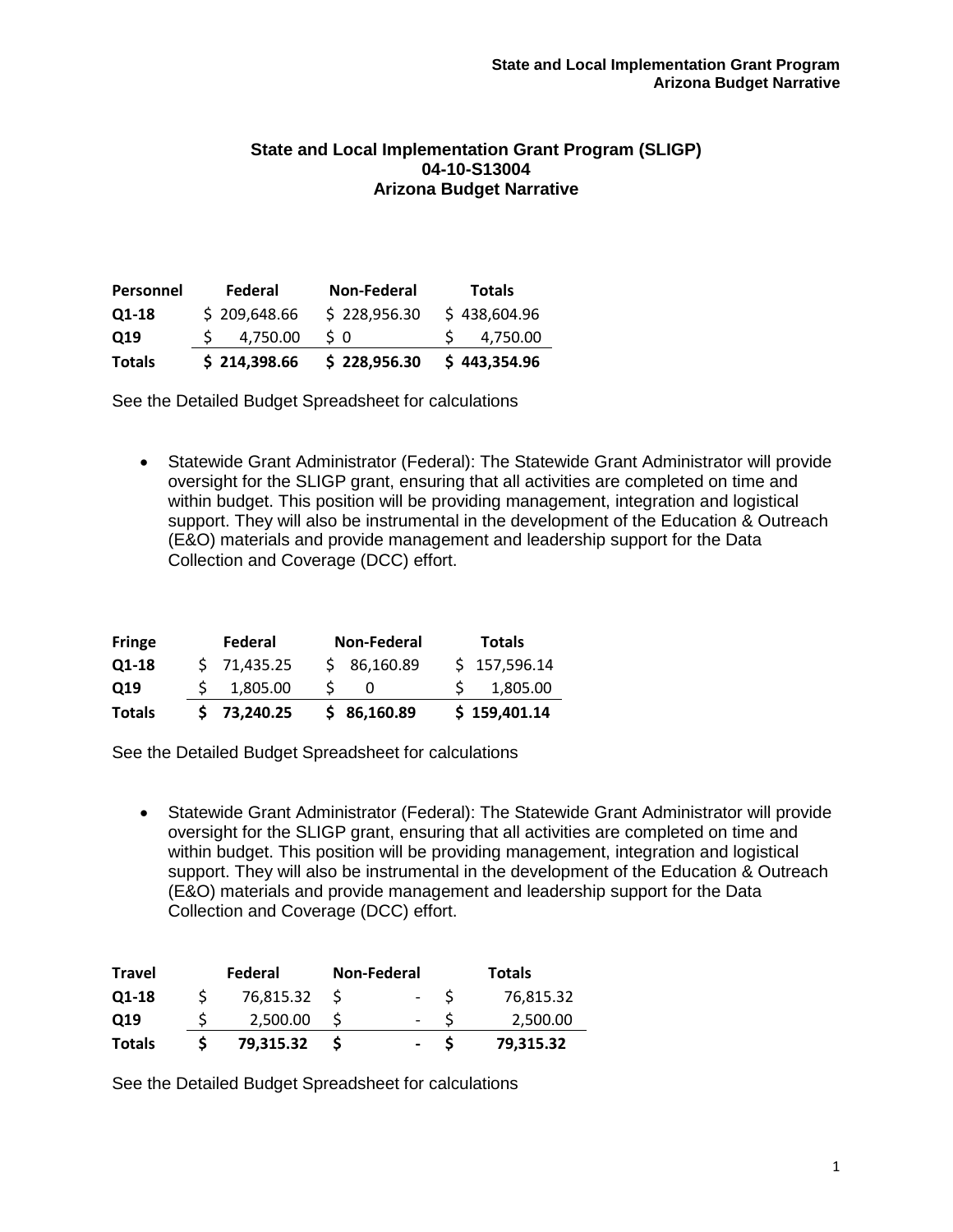• In-State Travel (Federal): Travel costs for the Arizona FirstNet Team for Education, Outreach, and special meetings (regional/risk/MOU).

| Equipment     | Federal |  | <b>Non-Federal</b> | <b>Totals</b> |  |
|---------------|---------|--|--------------------|---------------|--|
| Q1-18         |         |  |                    |               |  |
| Q19           |         |  |                    |               |  |
| <b>Totals</b> |         |  |                    |               |  |

We do not plan to have any equipment costs for this grant program.

| <b>Supplies</b> | Federal          | <b>Non-Federal</b> | <b>Totals</b>     |
|-----------------|------------------|--------------------|-------------------|
| Q1-18           | $$119,366.85$ \$ |                    | $-$ \$ 119,366.85 |
| Q19             | \$11,900.00      | -S                 | $-$ \$ 11,900.00  |
| <b>Totals</b>   | \$131,266.85     | <b>S</b>           | $-$ \$ 131,266.85 |

See the Detailed Budget Spreadsheet for calculations

- LAN (Federal): Costs for LAN access and general network usage.
- State Data Center (Federal): Costs for email, financials, AZNet II and other computer resources.
- Miscellaneous Supplies (Federal): Costs for postage, office supplies, e.g. posters, easel, banners, etc.
- Mobile & Hotspot (Federal): Costs for Cells & Hotspots.
- Costs for software (Federal): GIS Mapping
- Registration/Subscript/Member Fees (Federal): Costs for Registration to conferences, Membership dues, etc.
- Consultation Conferences (Federal): Costs for the venue, audio/video, taping, displays, etc. for meetings.
- Conference Room Rental (Federal): Payments for rooms or space at conferences.

| <b>Contractual</b> | Federal        | Non-Federal | <b>Totals</b>  |
|--------------------|----------------|-------------|----------------|
| Q1-18              | \$1,947,248.35 | S 0         | \$1,947,248.35 |
| Q19                | \$465,677.57   | -S          | 465.677.57     |
| <b>Totals</b>      | \$2,412,925.92 | 50          | \$2,412,925.92 |

See the Detailed Budget Spreadsheet for calculations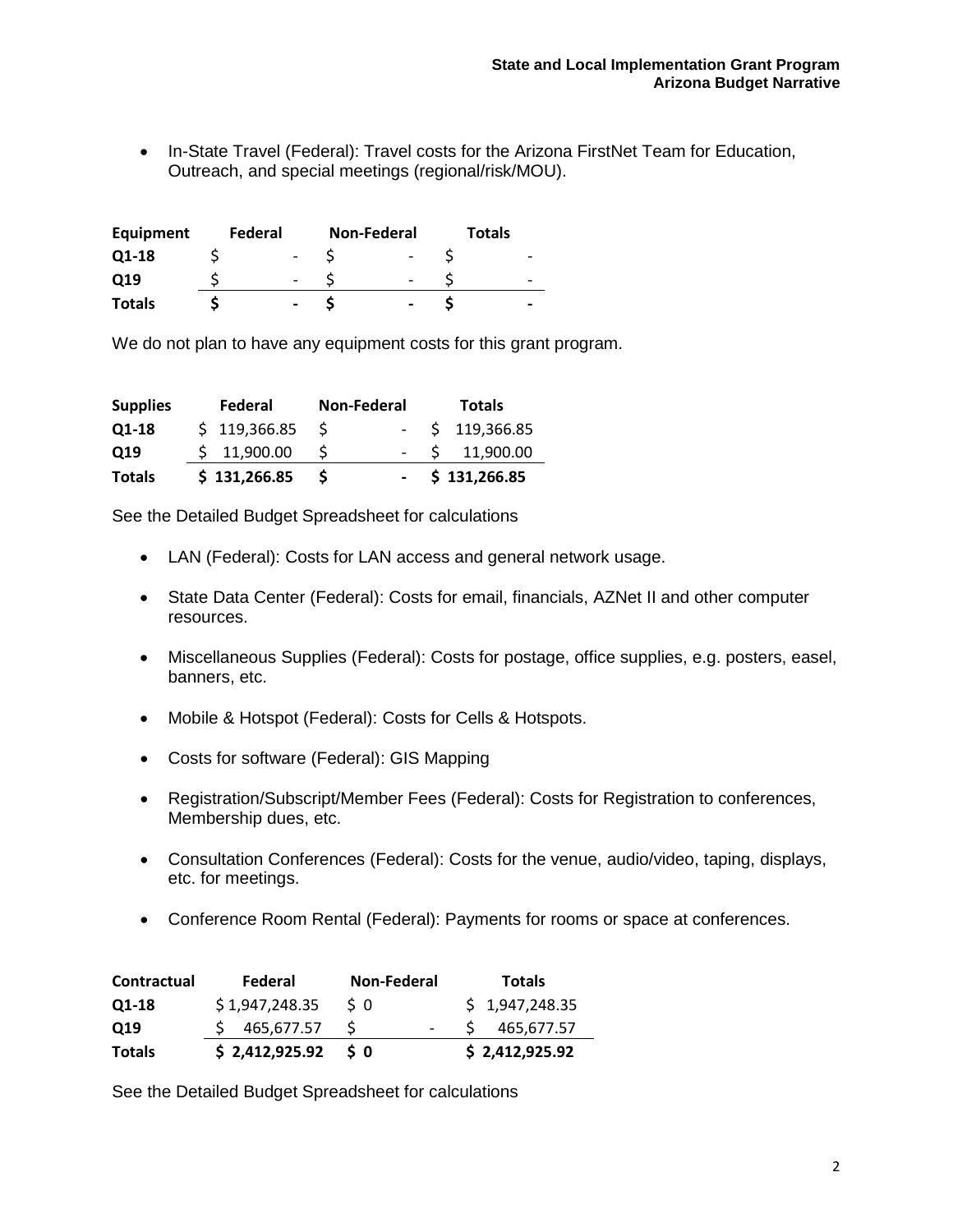- Knowledge Services (Federal): The program manager for the AZPSBN program is contracted through the state's Managed Service Provider (MSP). The program manager in consultation with the SPOC manages the overall state project and coordinates the various stakeholders, meetings, leadership briefings and planning efforts.
- Mission Critical Partners (MCP) (Federal): The MCP team will assist with strategic development of Education and Outreach effort, to include presentation materials, organizing meetings, PSAP readiness assessment survey and report.

| <b>Construction</b> | Federal |                          | <b>Non-Federal</b> | <b>Totals</b> |                          |
|---------------------|---------|--------------------------|--------------------|---------------|--------------------------|
| Q1-18               |         |                          |                    |               | $\overline{\phantom{0}}$ |
| Q19                 |         |                          |                    |               | $\overline{\phantom{0}}$ |
| <b>Totals</b>       |         | $\overline{\phantom{0}}$ | -                  |               | -                        |

We do not plan to have any construction costs for this grant program.

| <b>Totals</b>   |         | \$432,426.67       | 432,426.67    |  |
|-----------------|---------|--------------------|---------------|--|
| O <sub>19</sub> |         | s o                |               |  |
| Q1-18           |         | \$432,426.67       | 432,426.67    |  |
| <b>Other</b>    | Federal | <b>Non-Federal</b> | <b>Totals</b> |  |

See the Detailed Budget Spreadsheet for calculations

- Education and Outreach (E&O) (Non-Federal): In-kind contributions from stakeholder meetings.
- E&O/AZPSBN WG meetings, PSCC & SIEC (SIGB) meetings (Non-Federal): In-kind contributions from stakeholder meetings to include state, tribal and local resources attending E&O, data collection coverage and governance meetings.

| <b>Indirect</b> | Federal                  | <b>Non-Federal</b> | <b>Totals</b> |                          |
|-----------------|--------------------------|--------------------|---------------|--------------------------|
| Q1-18           | $\overline{\phantom{0}}$ |                    |               |                          |
| Q19             |                          | -                  |               |                          |
| <b>Totals</b>   | $\overline{\phantom{0}}$ | $\qquad \qquad$    |               | $\overline{\phantom{0}}$ |

We do not plan to have any indirect costs for this grant program.

| <b>Totals</b> | Federal        | <b>Non-Federal</b> | <b>Total Project Cost</b> |
|---------------|----------------|--------------------|---------------------------|
|               | \$2,911,147.00 | \$747.544.00       | 3,658,691.00              |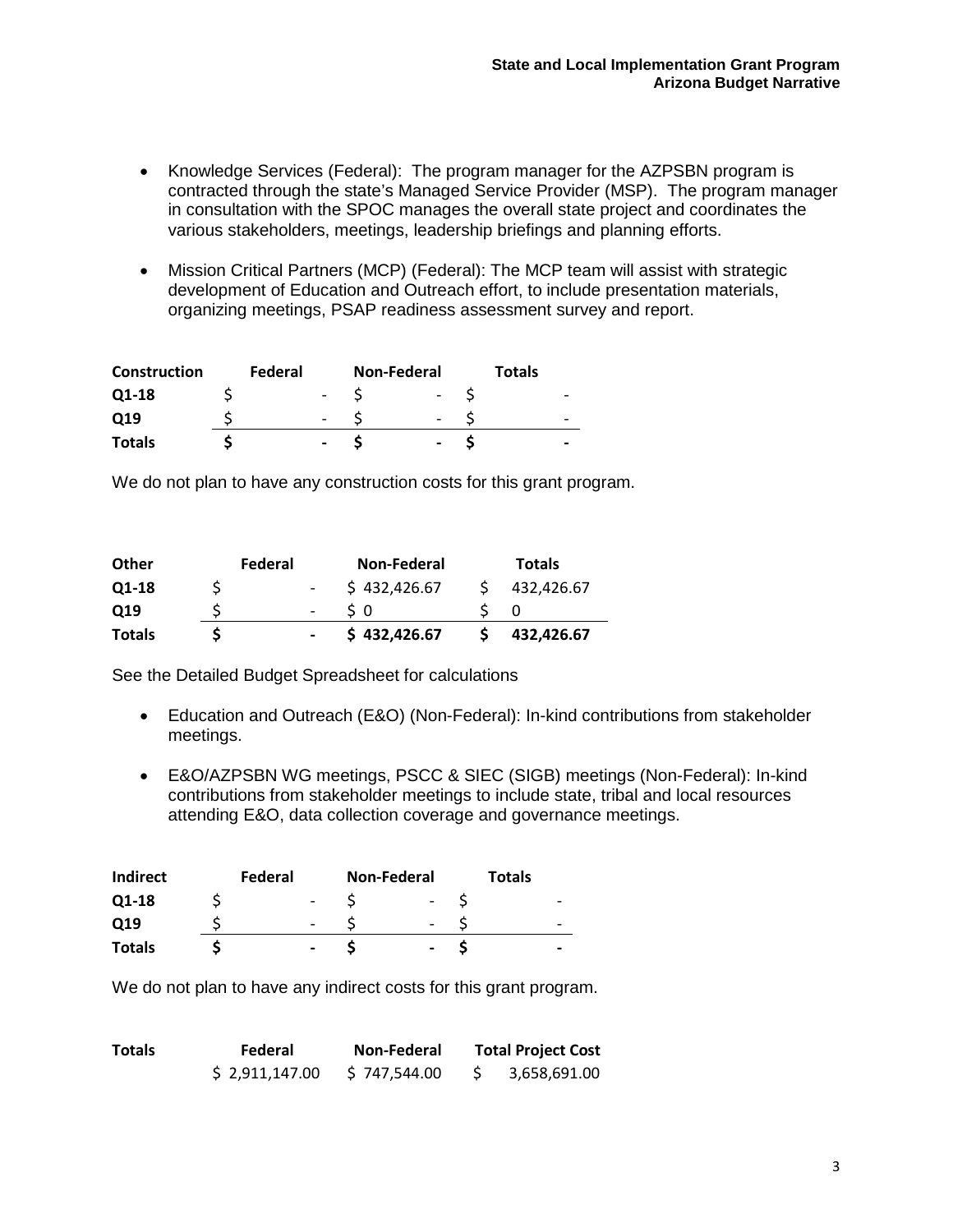\*Narrative above includes all funding from Q1 through Q19

## **Budget Modification Request Justification**

### Federal Funds:

The original budget was based on the Az Department of Administration (ADOA) hiring FTEs to support the FirstNet planning efforts in Arizona. The budget modification request reflects the ADOA decision to use contractors to support the planning efforts instead of FTEs. The use of contractors allows ADOA to focus efforts as needed to meet the requirements of the grant without the need to support salaried positions for an extended full-time effort.

### Matching Funds:

The original match budget was "over-matched" causing an unnecessary obligation to the State. The budget modification request reduces the match commitment to the required 20% and allocates the balance of the match to the "Other" category. In-kind activities from working group meetings as well as education and outreach events are reported in this category.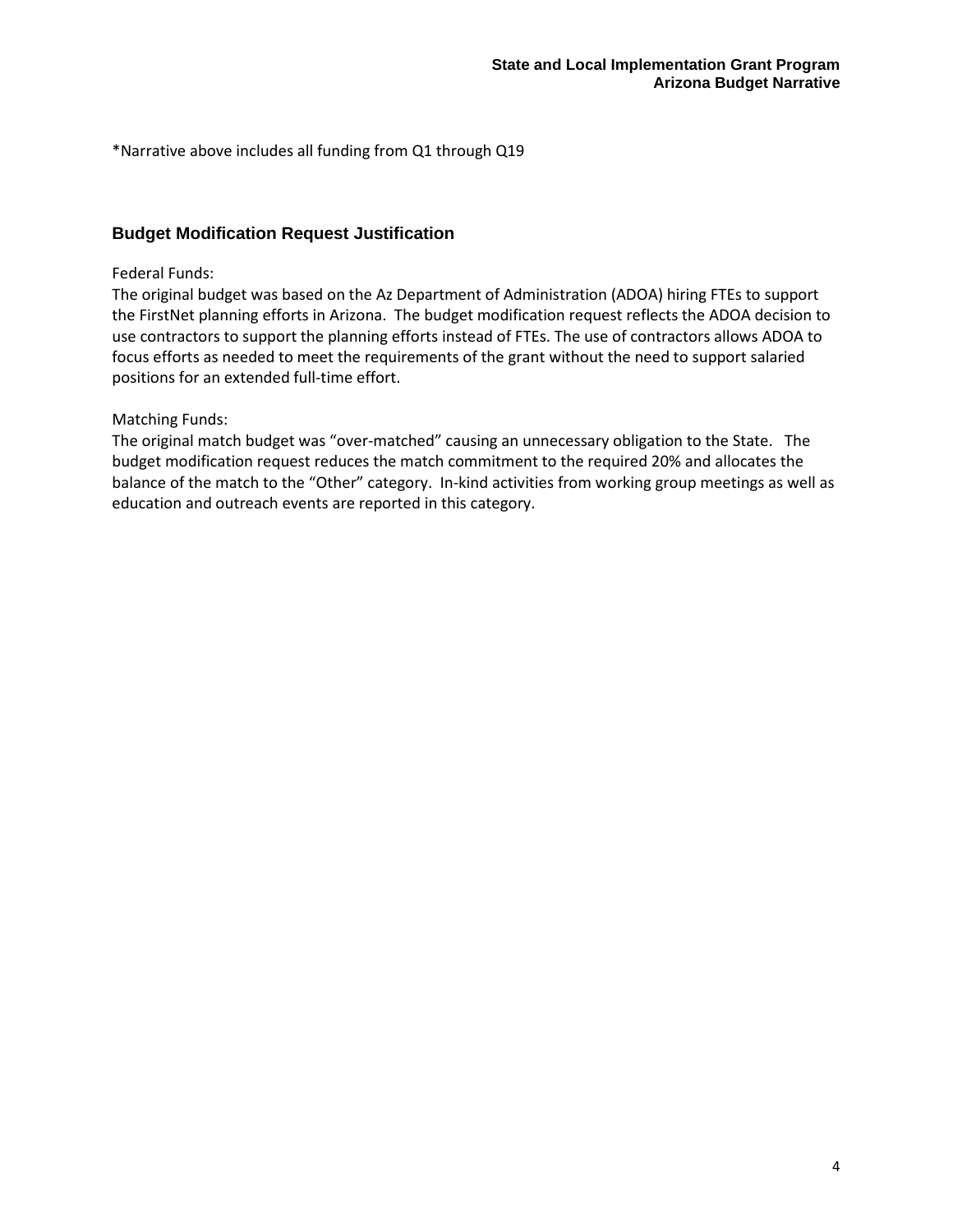| <b>Category</b>                                                                                                                                                                                                                                                                                                                                                                                                                                                                                                                                         | <b>ORIGINAL</b><br>Detailed Description of Budget (for full grant | <b>Breakdown of Costs</b>                                             | $ $ Key:                                                                                                                                                                                                                                                                                                                                                                                                                                                                                                                                 |                                                        | <b>CURRENT</b>                        |                                                                                                                                                                                        |                              |                                                                                                                                                                                                                                                                                                                                                                                                                                                                                                                                                         | <b>Detailed</b>                                                  | <b>REVISED # 2 February 2018</b>                                                   |                                                                                                               |
|---------------------------------------------------------------------------------------------------------------------------------------------------------------------------------------------------------------------------------------------------------------------------------------------------------------------------------------------------------------------------------------------------------------------------------------------------------------------------------------------------------------------------------------------------------|-------------------------------------------------------------------|-----------------------------------------------------------------------|------------------------------------------------------------------------------------------------------------------------------------------------------------------------------------------------------------------------------------------------------------------------------------------------------------------------------------------------------------------------------------------------------------------------------------------------------------------------------------------------------------------------------------------|--------------------------------------------------------|---------------------------------------|----------------------------------------------------------------------------------------------------------------------------------------------------------------------------------------|------------------------------|---------------------------------------------------------------------------------------------------------------------------------------------------------------------------------------------------------------------------------------------------------------------------------------------------------------------------------------------------------------------------------------------------------------------------------------------------------------------------------------------------------------------------------------------------------|------------------------------------------------------------------|------------------------------------------------------------------------------------|---------------------------------------------------------------------------------------------------------------|
|                                                                                                                                                                                                                                                                                                                                                                                                                                                                                                                                                         | period)                                                           |                                                                       | Category<br>New Line Items                                                                                                                                                                                                                                                                                                                                                                                                                                                                                                               | Detailed Description of Budget (for full grant period) |                                       | <b>Breakdown of Costs</b>                                                                                                                                                              | Variance                     | Category                                                                                                                                                                                                                                                                                                                                                                                                                                                                                                                                                | <b>Description o</b><br><b>Budget (for full</b><br>grant period) |                                                                                    | <b>Breakdown of Costs</b>                                                                                     |
| a. Personnel<br>Executive Manager   Broadband Planning &<br>Public Safety Communications<br>The Executive Manager will spend 50% of<br>the time on SLIGP grant activities for 3 years<br>The Executive Manager's annual salary is<br>\$100,000.<br>$$100,000 \times 25\% = $25,000$                                                                                                                                                                                                                                                                     | Quantity<br><b>Units</b><br><b>Unit Cost</b>                      | Federal<br><b>Non-Federal</b><br><b>Total Cost</b>                    | a. Personnel<br>Position Change - DPS SPOC<br>The SPOC will spend 40% of the time on<br>SLIGP grant activities for 2.5 years. The<br>annual salary is \$125,000. 90/10 split.                                                                                                                                                                                                                                                                                                                                                            | Quantity<br><b>Units</b>                               | <b>Unit Cost</b><br><b>Total Cost</b> | <b>Non-Federal</b><br>Federal                                                                                                                                                          |                              | a. Personnel<br><b>Position Change - DPS SPOC</b><br>The SPOC will spend 40% of the time on<br>SLIGP grant activities for 2.5 years. The<br>annual salary is \$125,000. 90/10 split.                                                                                                                                                                                                                                                                                                                                                                    | <b>Units</b><br>Quantity                                         | <b>Total Cost</b><br><b>Unit Cost</b>                                              | <b>Non-Federal</b><br>Federal                                                                                 |
| The SWIC will spend 33% of the time on<br>SLIGP grant activities for 3 years. The<br>SWIC's annual salary is \$80,000<br>$$80,000 \times 25\% = $20,000$                                                                                                                                                                                                                                                                                                                                                                                                | \$25,000<br>vearsl                                                | \$72,472<br>\$72,472                                                  | The SWIC will spend 40% of the time on<br>SLIGP grant activities for 2.5 years. The<br>SWIC's annual salary is \$80,000. 90/10                                                                                                                                                                                                                                                                                                                                                                                                           | 2.50<br>vears                                          | \$50,000                              | \$125,000<br>\$112,500<br>\$12,500                                                                                                                                                     | \$52,528                     | The SWIC will spend 40% of the time o<br>SLIGP grant activities for 2.5 years. The<br>SWIC's annual salary is \$80,000. 90/10                                                                                                                                                                                                                                                                                                                                                                                                                           |                                                                  |                                                                                    |                                                                                                               |
| <b>PSIC Project Manager (PM)</b><br>The PM will spend 25% of the time on SLIGF<br>grant activities for 3 years. The PM's annual<br>salary is \$60,000.<br>$$60,000 \times 10\% = $6,000$                                                                                                                                                                                                                                                                                                                                                                | \$20,000<br>vears                                                 | \$57.978<br>\$57,978                                                  | Position Change - Sr. Project Manager<br>The PM will spend 100% of the time on<br>SLIGP grant activities for 2.5 years.<br>Annual salay is \$83,000 - 90/10 split.                                                                                                                                                                                                                                                                                                                                                                       | 2.50<br>vears                                          | \$32,000                              | \$80,000<br>\$72,000<br>\$8,000                                                                                                                                                        | \$22,022                     | Position Change - Sr. Project Manager<br>The PM will spend 100% of the time on<br>SLIGP grant activities for 2.5 years.<br>Annual salay is \$83,000 - 90/10 split.                                                                                                                                                                                                                                                                                                                                                                                      |                                                                  |                                                                                    |                                                                                                               |
| Finance & Planning Staff Member (F&P)<br>The F&P Staff Member will spend 25% of the<br>time on SLIGP grant activities for 3 years.<br>The F&P's annual salary is \$60,000.<br>$$60,000 \times 25\% = $15,000$                                                                                                                                                                                                                                                                                                                                           | \$6,000<br>years                                                  | \$17.393<br>\$17,393                                                  | Finance & Planning Staff Member (F&P)<br>The F&P Staff Member will spend 15% of<br>the time on SLIGP grant activities for 2.5<br>years. The F&P's annual salary is \$80,850                                                                                                                                                                                                                                                                                                                                                              | 2.50<br>vears                                          | \$83,000                              | \$207,500<br>\$186,750<br>\$20,750                                                                                                                                                     | \$190,107                    | Finance & Planning Staff Member (F&P)<br>The F&P Staff Member will spend 15%<br>of the time on SLIGP grant activities for<br>2.5 years. The F&P's annual salary is<br>\$80.850                                                                                                                                                                                                                                                                                                                                                                          |                                                                  |                                                                                    |                                                                                                               |
| SLIGP Grant preparation Staff spent 100% of<br>the hours noted on SLIGP grant preparation                                                                                                                                                                                                                                                                                                                                                                                                                                                               | \$15,000<br>vears<br>\$36<br>229<br>hours                         | \$43,483<br>\$43,483<br>\$7,966<br>\$7,966                            | <b>Position Change - Statewide Grant</b><br>The Statewide Grant Administrator will<br>spend 25% of the time on SLIGP grant<br>activities for 2.5 years. Annual salary is<br>\$114,000.                                                                                                                                                                                                                                                                                                                                                   | 2.50<br>years<br>2.50                                  | \$12,128<br>\$28,500<br>vears         | \$30,319<br>\$30,319<br>\$71,250<br>\$71,250                                                                                                                                           | $-$13,165$<br>\$63,284       | Position Change - Statewide Grant<br>The Statewide Grant Administrator will<br>spend 25% of the time on SLIGP grant<br>activities for 2.5 years. Annual salary is<br>\$114,000.                                                                                                                                                                                                                                                                                                                                                                         | 2.00<br>month                                                    | \$4,750<br>\$2,375                                                                 | \$4,750                                                                                                       |
| Data Survey (Non-federal): The time spent<br>by prospective FirstNet participants filling out<br>the OEC Broadband Technical Assistance<br>survey. With 37,000 possible and using a<br>10% response rate there would be $\sim$ 3700<br>respondents taking an average 40 minutes at<br>an blended rate of \$26 per hour we estimate<br>\$57,720 in salary credit. State employees are<br>estimated at 20% so the final amount is<br>\$11,544. These are Phase II costs and will<br>not be started until FirstNet defines the data<br>collection details. | \$26                                                              | \$11,155<br>\$11.155                                                  | Data Survey (Non-federal): The time spent<br>by prospective FirstNet participants filling<br>out the OEC Broadband Technical<br>Assistance survey. With 37,000 possible<br>and using a 10% response rate there<br>would be ~3700 respondents taking an<br>average 40 minutes at an blended rate of<br>\$26 per hour we estimate \$57,720 in salary<br>credit. State employees are estimated at<br>20% so the final amount is \$11,544. These<br>are Phase II costs and will not be started<br>until FirstNet defines the data collection |                                                        |                                       |                                                                                                                                                                                        | $-$11,155$                   | Data Survey (Non-federal): The time<br>spent by prospective FirstNet<br>participants filling out the OEC<br>Broadband Technical Assistance survey.<br>With 37,000 possible and using a 10%<br>response rate there would be ~3700<br>respondents taking an average 40<br>minutes at an blended rate of \$26 per<br>hour we estimate \$57,720 in salary<br>credit. State employees are estimated at<br>20% so the final amount is \$11,544.<br>These are Phase II costs and will not be<br>started until FirstNet defines the data<br>collection details. |                                                                  |                                                                                    |                                                                                                               |
| Arizona Public Safety Broadband Workgroup<br>(Non-federal): Time spent participating in the<br>AZPSBN Workgroup meetings. With an<br>average attendance of 10 persons for 78 one-<br>hour bi-weekly meetings at a blended rate of<br>\$26 per hour we estimate \$20,280 in salary<br>credit. State employees are estimated at 20%<br>so the final amount is \$4,056.                                                                                                                                                                                    | hours                                                             |                                                                       | Arizona Public Safety Broadband<br>Workgroup (Non-federal): Time spent<br>participating in the AZPSBN Workgroup<br>meetings. With an average attendance of<br>10 persons for 78 one-hour bi-weekly<br>meetings at a blended rate of \$26 per hour<br>we estimate \$20,280 in salary credit. State<br>employees are estimated at 20% so the<br>final amount is \$4,056.                                                                                                                                                                   |                                                        |                                       |                                                                                                                                                                                        |                              | Arizona Public Safety Broadband<br>Workgroup (Non-federal): Time spent<br>participating in the AZPSBN Workgroup<br>meetings. With an average attendance<br>of 10 persons for 78 one-hour bi-weekly<br>meetings at a blended rate of \$26 per<br>hour we estimate \$20,280 in salary<br>credit. State employees are estimated at<br>20% so the final amount is \$4,056.                                                                                                                                                                                  |                                                                  |                                                                                    |                                                                                                               |
| <b>PSCC &amp; SIEC (SIGB) Meeting participation</b><br>(Non-federal): Time spent participating in the<br>SIGB meetings. With an average attendance<br>of 30 persons for 30 one-hour meetings with<br>25% NPSBN content at a blended rate of \$26<br>per hour we estimate \$5,850 in salary credit.<br>State employees are estimated at 20% so the<br>final amount is \$1,170.                                                                                                                                                                           | \$261<br>hours<br>hours                                           | \$3,919<br>\$3.919<br>\$1.13                                          | <b>PSCC &amp; SIEC (SIGB)</b> Meeting participation<br>(Non-federal): Time spent participating in<br>the SIGB meetings. With an average<br>attendance of 30 persons for 30 one-hour<br>meetings with 25% NPSBN content at a<br>blended rate of \$26 per hour we estimate<br>\$5,850 in salary credit. State employees<br>are estimated at 20% so the final amount is<br>\$1,170.                                                                                                                                                         |                                                        |                                       |                                                                                                                                                                                        | $-$ \$3,919<br>$-$1,131$     | PSCC & SIEC (SIGB) Meeting<br>participation (Non-federal): Time spent<br>participating in the SIGB meetings. With<br>an average attendance of 30 persons fo<br>30 one-hour meetings with 25% NPSBN<br>content at a blended rate of \$26 per hour<br>we estimate \$5,850 in salary credit.<br>State employees are estimated at 20%<br>so the final amount is \$1,170.                                                                                                                                                                                    |                                                                  |                                                                                    |                                                                                                               |
| Education and Outreach (E&O) Meeting<br>participation (Non-federal): Time spent<br>participating in the E&O meetings. With an<br>average attendance of 25 persons for 2<br>hours for 145 meetings at a blended rate of<br>\$26 per hour we estimate \$94,250 in salary<br>credit. State employees are estimated at 20%<br>so the final amount is \$37,700.                                                                                                                                                                                              |                                                                   |                                                                       | Education and Outreach (E&O) Meeting<br>participation (Non-federal): Time spent<br>participating in the E&O meetings. With are<br>average attendance of 25 persons for 2<br>hours for 145 meetings at a blended rate of<br>\$26 per hour we estimate \$94,250 in salary<br>credit. State employees are estimated at<br>20% so the final amount is \$37,700.                                                                                                                                                                              |                                                        |                                       |                                                                                                                                                                                        |                              | Education and Outreach (E&O) Meeting<br>participation (Non-federal): Time spent<br>participating in the E&O meetings. With<br>an average attendance of 25 persons fo<br>2 hours for 145 meetings at a blended<br>rate of \$26 per hour we estimate<br>\$94,250 in salary credit. State<br>employees are estimated at 20% so the<br>final amount is \$37,700.                                                                                                                                                                                            |                                                                  |                                                                                    |                                                                                                               |
| Data Collection and Coverage (DCC)<br>Meeting participation (Non-federal): Time<br>spent participating in the on-site Data<br>Collection sessions. For one person's time in<br>a 5 hour session per 1400 statewide sites a<br>blended rate of \$26 per hour we estimate<br>\$182,00 in salary credit. State employees are<br>estimated at 20% so the final amount is<br>\$36,400. These are Phase II costs and will<br>not be started until FirstNet defines the data<br>collection details.                                                            | 1450<br>\$26<br>hours<br>1400<br>hours                            | \$36,429<br>\$36.429<br>\$35,1<br>\$35,17                             | Data Collection and Coverage (DCC)<br>Meeting participation (Non-federal): Time<br>spent participating in the on-site Data<br>Collection sessions. For one person's time<br>in a 5 hour session per 1400 statewide<br>sites a blended rate of \$26 per hour we<br>estimate \$182,00 in salary credit. State<br>employees are estimated at 20% so the<br>final amount is \$36,400. These are Phase<br>Il costs and will not be started until FirstNet<br>defines the data collection details.                                             |                                                        |                                       |                                                                                                                                                                                        | $-$ \$36,429<br>$-$ \$35,173 | Data Collection and Coverage (DCC)<br>Meeting participation (Non-federal):<br>Time spent participating in the on-site<br>Data Collection sessions. For one<br>person's time in a 5 hour session per<br>1400 statewide sites a blended rate of<br>\$26 per hour we estimate \$182,00 in<br>salary credit. State employees are<br>estimated at 20% so the final amount is<br>\$36,400. These are Phase II costs and<br>will not be started until FirstNet defines<br>the data collection details.                                                         |                                                                  |                                                                                    |                                                                                                               |
| National Meeting participation (Non-federal):<br>Time spent participating in the National<br>(NPSTC, APCO, NTIA, FirstNet, etc.)<br>meetings. With an average attendance of 3<br>persons for 24 2 day 8 hour long meetings at<br>a blended rate of \$26 per hour we estimate<br>\$29,952 in salary credit. State employees are<br>estimated at 20% so the final amount is<br>\$5,980. Reduced by 50% to account for 50%<br>SLIGP related content.                                                                                                       | hours                                                             | \$2889<br>42 RRQ                                                      | National Meeting participation (Non-<br>federal): Time spent participating in the<br>National (NPSTC, APCO, NTIA, FirstNet,<br>etc.) meetings. With an average<br>attendance of 3 persons for 24 2 day 8<br>hour long meetings at a blended rate of<br>\$26 per hour we estimate \$29,952 in salary<br>credit. State employees are estimated at<br>20% so the final amount is \$5,980.<br>Reduced by 50% to account for 50%<br>SLIGP related content.<br>Total Q9 -Q19                                                                   |                                                        |                                       |                                                                                                                                                                                        | $-$ \$2,889                  | National Meeting participation (Non-<br>federal): Time spent participating in the<br>National (NPSTC, APCO, NTIA,<br>FirstNet, etc.) meetings. With an average<br>attendance of 3 persons for 24 2 day 8<br>hour long meetings at a blended rate of<br>\$26 per hour we estimate \$29,952 in<br>salary credit. State employees are<br>estimated at 20% so the final amount is<br>\$5,980. Reduced by 50% to account for<br>50% SLIGP related content.<br>Total Q19                                                                                      |                                                                  |                                                                                    |                                                                                                               |
| <b>Total Personnel</b><br>b. Fringe Benefits<br>Executive Manager   Broadband Planning &<br>Public Safety Communications<br>Fringe is calculated at 30% of salary, for the<br>portion of time spent on SLIGP activities                                                                                                                                                                                                                                                                                                                                 | <b>Unit Cost</b><br>Quantity<br><b>Units</b>                      | \$289,989<br>\$289,989<br><b>Total Cost</b><br>Non-Federal<br>Federal | <b>Total Actual Q1 - Q8</b><br><b>Total Personnel</b><br>b. Fringe Benefits<br><b>Position Change - DPS SPOC</b><br>The SPOC will spend 40% of the time on<br>SLIGP grant activities for 2.5 years. The<br>annual salary is \$125,000.                                                                                                                                                                                                                                                                                                   | Quantity                                               | Unit Cost<br>Units                    | \$514,068.7<br>\$371,250.00<br>\$142,818.7<br>\$134,751.44<br>\$38,769.60<br>\$95.981.84<br>\$410,019.60<br>\$238,800.5<br>\$648,820.19<br><b>Total Cost</b><br>Federal<br>Non-Federal | \$358,831                    | Total Actual Q1 - Q18<br><b>Total Personnel</b><br>b. Fringe Benefits<br><b>Position Change - DPS SPOC</b><br>The SPOC will spend 40% of the time on<br>SLIGP grant activities for 2.5 years. The<br>annual salary is \$125,000.                                                                                                                                                                                                                                                                                                                        | Quantity                                                         | \$4,750.00<br>\$438,604.96<br>\$443,354.96<br>Units Unit Cost<br><b>Total Cost</b> | \$4,750.00<br>\$0.00<br>\$228,956,30<br>\$209,648.66<br>\$214,398.66<br>\$228,956.3<br>Non-Federal<br>Federal |
| Fringe is calculated at 30% of salary, for the<br>portion of time spent on SLIGP activities                                                                                                                                                                                                                                                                                                                                                                                                                                                             | \$75,000<br>%∩2                                                   | \$21.742<br>\$21.742                                                  | The SWIC will spend 40% of the time on<br>SLIGP grant activities for 2.5 years. The<br>SWIC's annual salary is \$80,000.                                                                                                                                                                                                                                                                                                                                                                                                                 | \$125,000                                              | each                                  | \$47,500.0<br>\$47,500.0                                                                                                                                                               | \$25,758                     | The SWIC will spend 40% of the time or<br>SLIGP grant activities for 2.5 years. The<br>SWIC's annual salary is \$80,000.                                                                                                                                                                                                                                                                                                                                                                                                                                | each                                                             |                                                                                    | \$0.00                                                                                                        |
| <b>PSIC Project Manager</b><br>Fringe is calculated at 30% of salary, for the<br>portion of time spent on SLIGP activities                                                                                                                                                                                                                                                                                                                                                                                                                              | \$60,000<br>30%<br>\$18,000<br>30%                                | \$17.393<br>\$17,393<br>\$5,218                                       | Position Change - Sr. Project Manager<br>The PM will spend 100% of the time on<br>SLIGP grant activities for 2.5 years.<br>Annual salay is \$83,000 - 90/10 split.                                                                                                                                                                                                                                                                                                                                                                       | \$80,000<br>\$207,500                                  | 38%<br>eachl<br>38%<br>eachl          | \$30,400.0<br>\$30,400.0<br>\$78,850.00<br>\$7,885<br>\$70,965                                                                                                                         | \$13,006.7<br>\$73,632       | Position Change - Sr. Project Manager<br>The PM will spend 100% of the time on<br>SLIGP grant activities for 2.5 years.<br>Annual salay is \$83,000 - 90/10 split.                                                                                                                                                                                                                                                                                                                                                                                      | each<br>each                                                     | \$0.00<br>\$0.00                                                                   | \$0.00                                                                                                        |
| Finance & Planning<br>Fringe is calculated at 30% of salary, for the<br>portion of time spent on SLIGP activities                                                                                                                                                                                                                                                                                                                                                                                                                                       | \$45,000                                                          | \$13,045<br>\$13,045                                                  | Finance & Planning Staff Member (F&P)<br>The F&P Staff Member will spend 15% of<br>the time on SLIGP grant activities for 2.5<br>years. The F&P's annual salary is \$80,850                                                                                                                                                                                                                                                                                                                                                              | \$30,319                                               |                                       | \$11,521.1<br>\$11,521                                                                                                                                                                 | $-$1,524$                    | Finance & Planning Staff Member (F&P)<br>The F&P Staff Member will spend 15%<br>of the time on SLIGP grant activities for<br>2.5 years. The F&P's annual salary is<br>\$80.850.                                                                                                                                                                                                                                                                                                                                                                         |                                                                  |                                                                                    |                                                                                                               |
| <b>SLIGP Grant preparation</b><br>Fringe is calculated at 30% of salary, for the<br>portion of time spent on SLIGP activities                                                                                                                                                                                                                                                                                                                                                                                                                           | \$8,244<br>30%                                                    | \$2,390<br>\$2,390                                                    | <b>Position Change - Statewide Grant</b><br>The Statewide Grant Administrator will<br>spend 50% of the time on SLIGP grant<br>activities for 2.5 years. Annual salary is<br>\$114,000.                                                                                                                                                                                                                                                                                                                                                   | \$71,250                                               | 38%<br>eachl                          | \$27,075.00<br>\$27,075                                                                                                                                                                | \$24,685                     | Position Change - Statewide Grant<br>The Statewide Grant Administrator will<br>spend 50% of the time on SLIGP grant<br>activities for 2.5 years. Annual salary is<br>\$114,000.                                                                                                                                                                                                                                                                                                                                                                         | \$4,750<br>each                                                  | \$1,805.00<br>38%                                                                  | \$1,805                                                                                                       |
| Data Survey<br>Fringe is calculated at 30% of salary, for the<br>portion of time spent on SLIGP activities.<br>These are Phase II costs and will not be<br>started until FirstNet defines the data<br>Arizona Public Safety Broadband Workgroup<br>Fringe is calculated at 30% of salary, for the<br>portion of time spent on SLIGP activities                                                                                                                                                                                                          | \$11.544<br>30%                                                   | \$3,346<br>\$3.346                                                    | Data Survey<br>Fringe is calculated at 30% of salary, for<br>the portion of time spent on SLIGP<br>activities. These are Phase II costs and<br>will not be started until FirstNet defines the<br>Arizona Public Safety Broadband<br>Workgroup Fringe is calculated at 30%<br>of salary, for the portion of time spent on                                                                                                                                                                                                                 |                                                        |                                       |                                                                                                                                                                                        | $-$ \$3,346                  | Data Survey<br>Fringe is calculated at 30% of salary, for<br>the portion of time spent on SLIGP<br>activities. These are Phase II costs and<br>will not be started until FirstNet defines<br>للمغماء ومنغممللمم مغماء وط<br>Arizona Public Safety Broadband<br>Workgroup Fringe is calculated at<br>30% of salary, for the portion of time                                                                                                                                                                                                              | <b>Contract Contract</b>                                         |                                                                                    |                                                                                                               |
| PSCC & SIEC (SIGB) Meeting participation<br>Fringe is calculated at 30% of salary, for the<br>portion of time spent on SLIGP activities                                                                                                                                                                                                                                                                                                                                                                                                                 | \$4,056<br>\$1170                                                 | <b>\$1 176</b>                                                        | <b>SLIGP</b> activities<br><b>PSCC &amp; SIEC (SIGB)</b> Meeting participation<br>Fringe is calculated at 30% of salary, for<br>the portion of time spent on SLIGP<br>activities<br>\$339                                                                                                                                                                                                                                                                                                                                                |                                                        |                                       |                                                                                                                                                                                        | -\$1,176                     | spent on SLIGP activities<br>PSCC & SIEC (SIGB) Meeting<br>Fringe is calculated<br>participation<br>at 30% of salary, for the portion of time<br>spent on SLIGP activities                                                                                                                                                                                                                                                                                                                                                                              | <b>Contract Contract</b>                                         |                                                                                    |                                                                                                               |
| Education and Outreach (E&O) Meeting<br>participation<br>Fringe is calculated at 30% of salary, for the<br>portion of time spent on SLIGP activities<br>Data Collection and Coverage (DCC)                                                                                                                                                                                                                                                                                                                                                              | 30%<br>\$37,700<br>30%                                            | \$339<br>\$10.929<br>\$10,929                                         | Education and Outreach (E&O) Meeting<br>participation<br>Fringe is calculated at 30% of salary, for<br>the portion of time spent on SLIGP<br>Data Collection and Coverage (DCC)                                                                                                                                                                                                                                                                                                                                                          | $\sim$                                                 |                                       |                                                                                                                                                                                        | -\$339<br>$-$ \$10,929       | Education and Outreach (E&O) Meeting<br>participation<br>Fringe is calculated at 30% of salary, for<br>the portion of time spent on SLIGP<br>activities<br>Data Collection and Coverage (DCC)                                                                                                                                                                                                                                                                                                                                                           | $\sim$ $-$<br>$\frac{1}{2}$ $\frac{1}{2}$                        |                                                                                    |                                                                                                               |
| Meeting participation<br>Fringe is calculated at 30% of salary, for the<br>portion of time spent on SLIGP activities.<br>These are Phase II costs and will not be<br>started until FirstNet defines the data<br>collection details.<br>National Meeting participation (Non-federal):                                                                                                                                                                                                                                                                    | \$36,400<br>30%                                                   | \$10,552<br>\$10,552                                                  | Meeting participation<br>Fringe is calculated at 30% of salary, for<br>the portion of time spent on SLIGP<br>activities. These are Phase II costs and<br>will not be started until FirstNet defines the<br>data collection details.<br>National Meeting participation (Non-                                                                                                                                                                                                                                                              |                                                        |                                       |                                                                                                                                                                                        | $-$10,552$                   | Meeting participation<br>Fringe is calculated at 30% of salary, for<br>the portion of time spent on SLIGP<br>activities. These are Phase II costs and<br>will not be started until FirstNet defines<br>the data collection details.<br>National Meeting participation (Non-                                                                                                                                                                                                                                                                             | $\sim 100$                                                       |                                                                                    |                                                                                                               |
| Time spent participating in the National<br>(NPSTC, APCO, NTIA, FirstNet, etc.)<br><b>Total Fringe Benefits</b><br>c. Travel                                                                                                                                                                                                                                                                                                                                                                                                                            | \$2,990<br>30%                                                    | \$867<br>९ ጸ<br>\$86,996.65<br>\$86.997                               | federal): Time spent participating in the<br>National (NPSTC, APCO, NTIA, FirstNet,<br>Total Q9 -Q19<br><b>Total Actual Q1 - Q8</b><br><b>Total Fringe Benefits</b><br>c. Travel                                                                                                                                                                                                                                                                                                                                                         |                                                        |                                       | \$195,346.13<br>\$70,965.00<br>\$124,381.1<br>\$47,560.75<br>\$28,794.55<br>\$18,766.20<br>\$242,906.88<br>\$89,731.20<br>\$153,175.6                                                  | \$155,910                    | federal): Time spent participating in the<br>National (NPSTC, APCO, NTIA,<br>Total Q19<br>Total Actual Q1 - Q18<br><b>Total Fringe Benefits</b><br>c. Travel                                                                                                                                                                                                                                                                                                                                                                                            | $\sim 100$                                                       | \$1,805.00<br>\$157,596.1<br>\$159,401.14                                          | \$1,805.00<br>\$0.00<br>\$86,160.89<br>\$71,435.25<br>\$73,240.25<br>\$86,160.89                              |
| Education and Outreach Meetings: The Cost<br>per Meeting is based on the average mileage<br>from Phoenix to each of the County Seats at<br>the State rates of 44.5¢ per Mile, \$60 per<br>night for Lodging and \$34 per day for Food.<br>Each trip includes Lodging and Food for 3<br>people and mileage reimbursement for 2<br>cars. The average trip is 310 miles requiring<br>one day and one night. The average cost per<br>trip is \$558.                                                                                                         | Quantity<br>Unit Cost<br><b>Units</b>                             | <b>Total Cost</b><br>Non-Federa<br>Federal                            | Education and Outreach Meetings: The<br>Cost per Meeting is based on the average<br>mileage from Phoenix to each of the<br>County Seats at the State rates of 44.5¢<br>per Mile, \$60 per night for Lodging and \$49<br>per day for Food. Each trip includes<br>Lodging and Food for 2 people and<br>mileage reimbursement for 2 cars. The<br>average trip is 310 miles requiring two days<br>and one night. The average cost per<br>person per trip is \$296.                                                                           | Quantity                                               | Unit Cost<br><b>Units</b>             | <b>Total Cost</b><br>Non-Federal<br>Federal                                                                                                                                            | $-$45,390.00$                | Education and Outreach Meetings: The<br>Cost per Meeting is based on the<br>average mileage from Phoenix to each of<br>the County Seats at the State rates of<br>44.5¢ per Mile, \$60 per night for Lodgin<br>and \$49 per day for Food. Each trip<br>includes Lodging and Food for 2 people<br>and mileage reimbursement for 2 cars.<br>The average trip is 310 miles requiring<br>two days and one night. The average<br>cost per person per trip is \$296.                                                                                           | <b>Quantity</b><br><b>Units</b>                                  | <b>Unit Cost</b><br><b>Total Cost</b>                                              | Non-Federal<br>Federal                                                                                        |
| Data Collection and Coverage Meetings: The<br>Cost per Week is based on 300 miles per<br>week, \$34 per day for Food for 5 days and<br>\$60 per night for Lodging for 4 nights for 1.5<br>people over a 2.5 year period (48 weeks per<br>year). The average cost per week is \$816.<br>These are Phase II costs and will not be<br>started until FirstNet defines the data<br>collection details.                                                                                                                                                       | \$558<br>meetings                                                 | \$80,910<br>\$80,910                                                  | Data Collection and Coverage Meetings:<br>The Cost per Meeting is based on the<br>average mileage from Phoenix to each of<br>the County Seats at the State rates of<br>$44.5¢$ per Mile, \$60 per night for Lodging<br>and \$49 per day for Food. Each trip<br>includes Lodging and Food for 2 people<br>and mileage reimbursement for 2 cars. The<br>average trip is 310 miles requiring two days<br>and one night. The average cost per<br>person per trip is \$296.                                                                   | meetings                                               | \$592                                 | \$35,520<br>\$35,520                                                                                                                                                                   |                              | Data Collection and Coverage Meetings:<br>The Cost per Meeting is based on the<br>average mileage from Phoenix to each of<br>the County Seats at the State rates of<br>44.5¢ per Mile, \$60 per night for Lodging<br>and \$49 per day for Food. Each trip<br>includes Lodging and Food for 2 people<br>and mileage reimbursement for 2 cars.<br>The average trip is 310 miles requiring<br>two days and one night. The average<br>cost per person per trip is \$296.                                                                                    | meetings                                                         | \$625<br>\$2,500                                                                   | \$2.500                                                                                                       |
| Special Meetings (Risk/Regional/MOU): The<br>Cost per Meeting is based on the average<br>mileage from Phoenix to each of the County<br>Seats at the State rates of 44.5¢ per Mile,<br>\$60 per night for Lodging and \$34 per day for<br>Food. Each trip includes Lodging and Food<br>for 3 people and mileage for 2 cars. The<br>average trip is 310 miles requiring one day<br>and one night. The average cost per trip is                                                                                                                            | \$816<br>weeks                                                    | \$97,920<br>\$97,920                                                  | Special Meetings (Risk/Regional/MOU):<br>The Cost per Meeting is based on the<br>average mileage from Phoenix to each of<br>the County Seats at the State rates of<br>44.5¢ per Mile, \$60 per night for Lodging<br>and \$49 per day for Food. Each trip<br>includes Lodging and Food for 2 people<br>and mileage reimbursement for 2 cars. The<br>average trip is 310 miles requiring two days<br>and one night. The average cost per<br>person per trip is \$296.                                                                      | meetings                                               | \$592                                 | \$35,520<br>\$35,520                                                                                                                                                                   | $-$ \$62,400                 | Special Meetings (Risk/Regional/MOU)<br>The Cost per Meeting is based on the<br>average mileage from Phoenix to each of<br>the County Seats at the State rates of<br>44.5¢ per Mile, \$60 per night for Lodging<br>and \$49 per day for Food. Each trip<br>includes Lodging and Food for 2 people<br>and mileage reimbursement for 2 cars.<br>The average trip is 310 miles requiring<br>two days and one night. The average<br>cost per person per trip is \$296.                                                                                      |                                                                  |                                                                                    |                                                                                                               |

# Revised Arizona SLIGP Detailed Budget Spreadsheet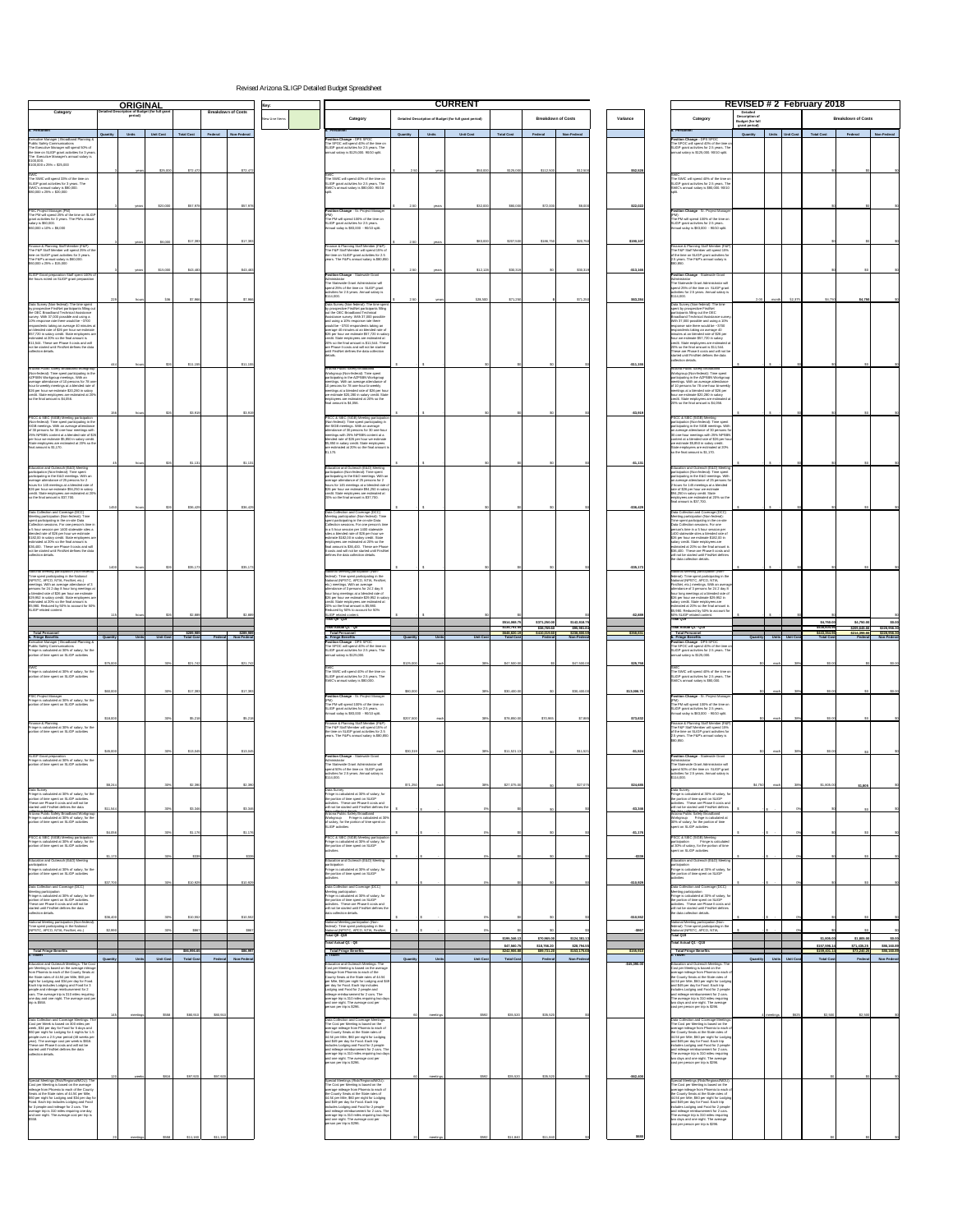| room (3 nights) and \$50 for day for food (4                                                                                                                                                                                                                                                                                                                                                                                                                                                                                                                                                                                                                                                                                                                                                                                                                                                                                                                                                                                                                                                                                                                                                                                                                                                                                                                                                                                                                                                                                                                                                                                                                                                                                                                                                                                                                                                                                                                                                                                                                                                                                                                                                                                                                                                                                                                                                                                                                                                                                                                                                                                                                                                                                                                                                                                                                                                                                                                                                                                                                                                                                                                                                                                                                                                                                                                                                                                                                                                                                                                                                                                                                                                                                                                                                                                                                                                                                                          |                 |                                   |                                     |                                     | vears for 2 people attending each meeting<br>with estimated costs of \$500 per ticket,                                                                                                                                                                     |                 |                         |                  |                                                              |                                                       |                                            |                                                  | years for 2 people attending each<br>meeting with estimated costs of \$500 per                                                                                                                                                                             |                         |                  |                                                                  |                                                               |                                        |
|-------------------------------------------------------------------------------------------------------------------------------------------------------------------------------------------------------------------------------------------------------------------------------------------------------------------------------------------------------------------------------------------------------------------------------------------------------------------------------------------------------------------------------------------------------------------------------------------------------------------------------------------------------------------------------------------------------------------------------------------------------------------------------------------------------------------------------------------------------------------------------------------------------------------------------------------------------------------------------------------------------------------------------------------------------------------------------------------------------------------------------------------------------------------------------------------------------------------------------------------------------------------------------------------------------------------------------------------------------------------------------------------------------------------------------------------------------------------------------------------------------------------------------------------------------------------------------------------------------------------------------------------------------------------------------------------------------------------------------------------------------------------------------------------------------------------------------------------------------------------------------------------------------------------------------------------------------------------------------------------------------------------------------------------------------------------------------------------------------------------------------------------------------------------------------------------------------------------------------------------------------------------------------------------------------------------------------------------------------------------------------------------------------------------------------------------------------------------------------------------------------------------------------------------------------------------------------------------------------------------------------------------------------------------------------------------------------------------------------------------------------------------------------------------------------------------------------------------------------------------------------------------------------------------------------------------------------------------------------------------------------------------------------------------------------------------------------------------------------------------------------------------------------------------------------------------------------------------------------------------------------------------------------------------------------------------------------------------------------------------------------------------------------------------------------------------------------------------------------------------------------------------------------------------------------------------------------------------------------------------------------------------------------------------------------------------------------------------------------------------------------------------------------------------------------------------------------------------------------------------------------------------------------------------------------------------------------|-----------------|-----------------------------------|-------------------------------------|-------------------------------------|------------------------------------------------------------------------------------------------------------------------------------------------------------------------------------------------------------------------------------------------------------|-----------------|-------------------------|------------------|--------------------------------------------------------------|-------------------------------------------------------|--------------------------------------------|--------------------------------------------------|------------------------------------------------------------------------------------------------------------------------------------------------------------------------------------------------------------------------------------------------------------|-------------------------|------------------|------------------------------------------------------------------|---------------------------------------------------------------|----------------------------------------|
| days), and car rental of \$100 for a total of<br>\$1,100/trip/person. Reduced by 50% to<br>account for 50% SLIGP related content.                                                                                                                                                                                                                                                                                                                                                                                                                                                                                                                                                                                                                                                                                                                                                                                                                                                                                                                                                                                                                                                                                                                                                                                                                                                                                                                                                                                                                                                                                                                                                                                                                                                                                                                                                                                                                                                                                                                                                                                                                                                                                                                                                                                                                                                                                                                                                                                                                                                                                                                                                                                                                                                                                                                                                                                                                                                                                                                                                                                                                                                                                                                                                                                                                                                                                                                                                                                                                                                                                                                                                                                                                                                                                                                                                                                                                     |                 |                                   |                                     |                                     | \$100 per room (3 nights) and \$60 for day<br>for food (4 days), and car rental of \$100 for<br>a total of \$1,140 per person per trip.<br>Reduced by 50% to account for 50%<br><b>SLIGP</b> related content.                                              |                 |                         |                  |                                                              |                                                       |                                            |                                                  | ticket, \$100 per room (3 nights) and \$60<br>for day for food (4 days), and car rental<br>of \$100 for a total of \$1,140 per person<br>per trip. Reduced by 50% to account for<br>50% SLIGP related content.                                             |                         |                  |                                                                  |                                                               |                                        |
| APCO Meetings: 6 meetings per 3 years for 3<br>people attending each meeting with<br>estimated costs of \$500 per ticket, \$100 per<br>room (3 nights), \$50 per day for food (4<br>days), and car rental of \$100 for a total of<br>\$1,100/trip/person                                                                                                                                                                                                                                                                                                                                                                                                                                                                                                                                                                                                                                                                                                                                                                                                                                                                                                                                                                                                                                                                                                                                                                                                                                                                                                                                                                                                                                                                                                                                                                                                                                                                                                                                                                                                                                                                                                                                                                                                                                                                                                                                                                                                                                                                                                                                                                                                                                                                                                                                                                                                                                                                                                                                                                                                                                                                                                                                                                                                                                                                                                                                                                                                                                                                                                                                                                                                                                                                                                                                                                                                                                                                                              |                 | \$550                             | \$9.900                             | \$9.900                             | APCO Meetings: 5 meetings per 2.5 years<br>for 2 people attending each meeting with<br>estimated costs of \$500 per ticket, \$100<br>per room (3 nights), \$60 per day for food (4<br>days), and car rental of \$100 for a total of<br>\$1,140/trip/person |                 | meetings                | \$1.140          | \$6.840                                                      | <b>\$6,840</b>                                        |                                            | $-$3,060$                                        | APCO Meetings: 5 meetings per 2.5<br>years for 2 people attending each<br>meeting with estimated costs of \$500 per<br>ticket, \$100 per room (3 nights), \$60 per<br>day for food (4 days), and car rental of<br>\$100 for a total of \$1,140/trip/person |                         |                  |                                                                  |                                                               |                                        |
| SWBCWG Meetings: 12 meetings per 3<br>years for 4 people attending each meeting                                                                                                                                                                                                                                                                                                                                                                                                                                                                                                                                                                                                                                                                                                                                                                                                                                                                                                                                                                                                                                                                                                                                                                                                                                                                                                                                                                                                                                                                                                                                                                                                                                                                                                                                                                                                                                                                                                                                                                                                                                                                                                                                                                                                                                                                                                                                                                                                                                                                                                                                                                                                                                                                                                                                                                                                                                                                                                                                                                                                                                                                                                                                                                                                                                                                                                                                                                                                                                                                                                                                                                                                                                                                                                                                                                                                                                                                       |                 | <b>ደ1 100</b>                     | \$19,800                            | \$19.800                            | SWBCWG Meetings: 11 meetings per 2.5<br>years for 2 people attending each meeting                                                                                                                                                                          |                 | meetings                | \$2,280          | \$11.400                                                     | \$11,400                                              |                                            | $-$ \$8,400                                      | SWBCWG Meetings: 11 meetings per<br>2.5 years for 2 people attending each                                                                                                                                                                                  |                         |                  |                                                                  |                                                               |                                        |
| with estimated costs of \$500 per ticket, \$100<br>per room (2 nights), \$50 per day for food (3<br>days), and car rental of \$100 for a total of<br>\$950/trip/person. Reduced by 50% to                                                                                                                                                                                                                                                                                                                                                                                                                                                                                                                                                                                                                                                                                                                                                                                                                                                                                                                                                                                                                                                                                                                                                                                                                                                                                                                                                                                                                                                                                                                                                                                                                                                                                                                                                                                                                                                                                                                                                                                                                                                                                                                                                                                                                                                                                                                                                                                                                                                                                                                                                                                                                                                                                                                                                                                                                                                                                                                                                                                                                                                                                                                                                                                                                                                                                                                                                                                                                                                                                                                                                                                                                                                                                                                                                             |                 |                                   |                                     |                                     | with estimated costs of \$500 per ticket,<br>\$100 per room (2 nights), \$60 per day for<br>food (3 days), and car rental of \$100 for a<br>total of \$980 per person per trip. Reduced                                                                    |                 |                         |                  |                                                              |                                                       |                                            |                                                  | meeting with estimated costs of \$500 pe<br>ticket, \$100 per room (2 nights), \$60 per<br>day for food (3 days), and car rental of<br>\$100 for a total of \$980 per person per                                                                           |                         |                  |                                                                  |                                                               |                                        |
| account for 50% SLIGP related content.<br>NTIA Meetings: 12 meetings per 3 years for 5<br>people attending each meeting with<br>estimated costs of \$500 per ticket, \$100 per                                                                                                                                                                                                                                                                                                                                                                                                                                                                                                                                                                                                                                                                                                                                                                                                                                                                                                                                                                                                                                                                                                                                                                                                                                                                                                                                                                                                                                                                                                                                                                                                                                                                                                                                                                                                                                                                                                                                                                                                                                                                                                                                                                                                                                                                                                                                                                                                                                                                                                                                                                                                                                                                                                                                                                                                                                                                                                                                                                                                                                                                                                                                                                                                                                                                                                                                                                                                                                                                                                                                                                                                                                                                                                                                                                        |                 | \$475                             | \$22,800                            | \$22,800                            | by 50% to account for 50% SLIGP related<br>NTIA Meetings: 11 meetings per 2.5 years<br>for 5 people attending each meeting with<br>estimated costs of \$500 per ticket, \$100                                                                              |                 | meetings                |                  | \$10.780                                                     | \$10.780                                              |                                            | $-$12,020$                                       | trip. Reduced by 50% to account for<br>50% SLIGP related content<br>NTIA Meetings: 11 meetings per 2.5<br>years for 5 people attending each<br>meeting with estimated costs of \$500 per                                                                   |                         |                  |                                                                  |                                                               |                                        |
| room (2 nights), \$50 per day for food (3<br>days), and car rental of \$100 for a total of<br>\$950/trip/person.                                                                                                                                                                                                                                                                                                                                                                                                                                                                                                                                                                                                                                                                                                                                                                                                                                                                                                                                                                                                                                                                                                                                                                                                                                                                                                                                                                                                                                                                                                                                                                                                                                                                                                                                                                                                                                                                                                                                                                                                                                                                                                                                                                                                                                                                                                                                                                                                                                                                                                                                                                                                                                                                                                                                                                                                                                                                                                                                                                                                                                                                                                                                                                                                                                                                                                                                                                                                                                                                                                                                                                                                                                                                                                                                                                                                                                      |                 |                                   |                                     |                                     | per room (2 nights), \$60 per day for food (3<br>days), and car rental of \$100 for a total of<br>\$980 per person per trip.                                                                                                                               |                 |                         |                  |                                                              |                                                       |                                            |                                                  | ticket, \$100 per room (2 nights), \$60 per<br>day for food (3 days), and car rental of<br>\$100 for a total of \$980 per person per                                                                                                                       |                         |                  |                                                                  |                                                               |                                        |
| FirstNet Meetings: 12 meetings per 3 years<br>for 10 people attending each meeting with<br>estimated costs of \$500 per ticket \$100 per<br>room (2 nights), \$50 per day for food (3                                                                                                                                                                                                                                                                                                                                                                                                                                                                                                                                                                                                                                                                                                                                                                                                                                                                                                                                                                                                                                                                                                                                                                                                                                                                                                                                                                                                                                                                                                                                                                                                                                                                                                                                                                                                                                                                                                                                                                                                                                                                                                                                                                                                                                                                                                                                                                                                                                                                                                                                                                                                                                                                                                                                                                                                                                                                                                                                                                                                                                                                                                                                                                                                                                                                                                                                                                                                                                                                                                                                                                                                                                                                                                                                                                 |                 | \$950                             | \$57,000                            | \$57,000                            | FirstNet Meetings: 10 meetings per 2.5<br>years for 3 people attending each meeting<br>with estimated costs of \$500 per ticket<br>\$175 per room (3 nights), \$60 per day for                                                                             |                 | meetings                | \$1,960          | \$21,560                                                     | \$21,560                                              |                                            | $-$ \$35,440                                     | FirstNet Meetings: 10 meetings per 2.5<br>years for 3 people attending each<br>meeting with estimated costs of \$500 per<br>ticket \$175 per room (3 nights), \$60 per                                                                                     |                         |                  |                                                                  |                                                               |                                        |
| days), and car rental of \$100 for a total of<br>\$950/trip/person.                                                                                                                                                                                                                                                                                                                                                                                                                                                                                                                                                                                                                                                                                                                                                                                                                                                                                                                                                                                                                                                                                                                                                                                                                                                                                                                                                                                                                                                                                                                                                                                                                                                                                                                                                                                                                                                                                                                                                                                                                                                                                                                                                                                                                                                                                                                                                                                                                                                                                                                                                                                                                                                                                                                                                                                                                                                                                                                                                                                                                                                                                                                                                                                                                                                                                                                                                                                                                                                                                                                                                                                                                                                                                                                                                                                                                                                                                   |                 | \$950                             | \$114,000                           | \$114,000                           | food (4 days), and car rental of \$100 for a<br>total of \$1265 per person per trip.<br><b>Total Q9 - Q19</b>                                                                                                                                              |                 | meetings                | \$3,795          | \$37,950<br>\$171,410.00                                     | \$37,950<br>\$171,410.00                              | \$0.00                                     | $-$76,050$                                       | day for food (4 days), and car rental of<br>\$100 for a total of \$1265 per person pe<br>Total Q19                                                                                                                                                         |                         |                  | \$2,500.00                                                       | \$2,500.00                                                    | ደበ በ                                   |
| <b>Total Travel</b><br>. Equipment                                                                                                                                                                                                                                                                                                                                                                                                                                                                                                                                                                                                                                                                                                                                                                                                                                                                                                                                                                                                                                                                                                                                                                                                                                                                                                                                                                                                                                                                                                                                                                                                                                                                                                                                                                                                                                                                                                                                                                                                                                                                                                                                                                                                                                                                                                                                                                                                                                                                                                                                                                                                                                                                                                                                                                                                                                                                                                                                                                                                                                                                                                                                                                                                                                                                                                                                                                                                                                                                                                                                                                                                                                                                                                                                                                                                                                                                                                                    | Quantity        | Unit Cost                         | \$413,490<br><b>Total Cost</b>      | \$413,490<br>Non-Federal<br>Federal | <b>Total Actual Q1 - Q8</b><br><b>Total Travel</b><br>d. Equipment                                                                                                                                                                                         | Quantity        | <b>Units</b>            | Unit Cost        | \$51,442.41<br>\$222,852.41<br><b>Total Cost</b>             | \$51,442.41<br>\$222,852.41<br>Federal                | \$0.0<br>Non-Federal                       | $-$190,638$                                      | Total Actual Q1 - Q18<br><b>Total Travel</b><br>d. Equipment                                                                                                                                                                                               | Quantity<br>Units       | <b>Unit Cost</b> | \$76,815.32<br>\$79,315.32<br><b>Total Cost</b>                  | \$76,815.32<br>\$79,315.32<br>Federal                         | ደበ በ<br>\$በ በ<br>Non-Federa            |
| <b>Total Equipment</b><br>. Supplies                                                                                                                                                                                                                                                                                                                                                                                                                                                                                                                                                                                                                                                                                                                                                                                                                                                                                                                                                                                                                                                                                                                                                                                                                                                                                                                                                                                                                                                                                                                                                                                                                                                                                                                                                                                                                                                                                                                                                                                                                                                                                                                                                                                                                                                                                                                                                                                                                                                                                                                                                                                                                                                                                                                                                                                                                                                                                                                                                                                                                                                                                                                                                                                                                                                                                                                                                                                                                                                                                                                                                                                                                                                                                                                                                                                                                                                                                                                  | Quantity        | <b>Unit Cost</b><br><b>Ilnite</b> | <b>Total Cost</b>                   | Non-Federal<br>Federal              | <b>Total Equipment</b><br>e. Supplies                                                                                                                                                                                                                      | Quantity        | <b>Ilnits</b>           | <b>Unit Cost</b> | <b>Total Cost</b>                                            | Federal                                               | Non-Federa                                 |                                                  | <b>Total Equipment</b><br>. Supplies                                                                                                                                                                                                                       | Quantity                | Units Unit Cost  | <b>Total Cost</b>                                                | Federal                                                       | Non-Federal                            |
| General office supplies over the three year<br>period of performance including pens,<br>notepads, paper, envelopes, postage, name<br>tags, etc. Budgeted at \$198/month for 3                                                                                                                                                                                                                                                                                                                                                                                                                                                                                                                                                                                                                                                                                                                                                                                                                                                                                                                                                                                                                                                                                                                                                                                                                                                                                                                                                                                                                                                                                                                                                                                                                                                                                                                                                                                                                                                                                                                                                                                                                                                                                                                                                                                                                                                                                                                                                                                                                                                                                                                                                                                                                                                                                                                                                                                                                                                                                                                                                                                                                                                                                                                                                                                                                                                                                                                                                                                                                                                                                                                                                                                                                                                                                                                                                                         |                 |                                   |                                     |                                     | General office supplies over the 2.5 year<br>period of performance including pens,<br>notepads, paper, envelopes, postage,<br>name tags, etc. Budgeted at \$198 per                                                                                        |                 |                         |                  |                                                              |                                                       |                                            |                                                  | General office supplies over the 2.5 year<br>period of performance including pens,<br>notepads, paper, envelopes, postage,<br>name tags, etc. Budgeted at \$198 per                                                                                        |                         |                  |                                                                  |                                                               |                                        |
| Electronics - \$26,000<br>-laptops (7) \$1900 \$13,300<br>tablets (7) \$500 \$3,500<br>projectors (4) \$1,200 \$4,800                                                                                                                                                                                                                                                                                                                                                                                                                                                                                                                                                                                                                                                                                                                                                                                                                                                                                                                                                                                                                                                                                                                                                                                                                                                                                                                                                                                                                                                                                                                                                                                                                                                                                                                                                                                                                                                                                                                                                                                                                                                                                                                                                                                                                                                                                                                                                                                                                                                                                                                                                                                                                                                                                                                                                                                                                                                                                                                                                                                                                                                                                                                                                                                                                                                                                                                                                                                                                                                                                                                                                                                                                                                                                                                                                                                                                                 |                 | monthly                           | <b>47117</b><br>\$198               | \$7.117                             | Electronics - \$26,000<br>-laptops $(2)$ \$4000<br>-tablets (0) \$500 \$3,500<br>-projectors (0) \$1,200 \$4,800                                                                                                                                           |                 | month                   |                  | \$5,940                                                      | \$5.940                                               |                                            | $-$1,177.20$                                     | Electronics - \$26,000<br>-laptops $(2)$ \$4000<br>-tablets $(0)$ \$500 \$3,500<br>$-$ projectors (0) \$1,200 \$4,800                                                                                                                                      | month                   |                  | \$5940                                                           | \$5,940                                                       |                                        |
| -four meeting recording equipment packages<br>(each include 1 recorder, 4 microphones, 4<br>cables and two splitters).<br>- recorders (4) \$200 \$800                                                                                                                                                                                                                                                                                                                                                                                                                                                                                                                                                                                                                                                                                                                                                                                                                                                                                                                                                                                                                                                                                                                                                                                                                                                                                                                                                                                                                                                                                                                                                                                                                                                                                                                                                                                                                                                                                                                                                                                                                                                                                                                                                                                                                                                                                                                                                                                                                                                                                                                                                                                                                                                                                                                                                                                                                                                                                                                                                                                                                                                                                                                                                                                                                                                                                                                                                                                                                                                                                                                                                                                                                                                                                                                                                                                                 |                 |                                   |                                     |                                     | -four meeting recording equipment<br>packages (each include 1 recorder, 4<br>Imicrophones, 4 cables and two splitters).<br>-- recorders (0) \$200 \$800                                                                                                    |                 |                         |                  |                                                              |                                                       |                                            |                                                  | -four meeting recording equipment<br>packages (each include 1 recorder, 4<br>microphones, 4 cables and two splitters)<br>-- recorders (0) \$200 \$800                                                                                                      |                         |                  |                                                                  |                                                               |                                        |
| - microphones (16) \$200 \$3200<br>- cables (16) \$15 \$240<br>- splitters (8) \$20 \$160                                                                                                                                                                                                                                                                                                                                                                                                                                                                                                                                                                                                                                                                                                                                                                                                                                                                                                                                                                                                                                                                                                                                                                                                                                                                                                                                                                                                                                                                                                                                                                                                                                                                                                                                                                                                                                                                                                                                                                                                                                                                                                                                                                                                                                                                                                                                                                                                                                                                                                                                                                                                                                                                                                                                                                                                                                                                                                                                                                                                                                                                                                                                                                                                                                                                                                                                                                                                                                                                                                                                                                                                                                                                                                                                                                                                                                                             |                 |                                   |                                     |                                     | -- microphones (0) \$200 \$3200<br>-- cables (0) \$15 \$240<br>-- splitters (0) \$20 \$160                                                                                                                                                                 |                 |                         |                  |                                                              |                                                       |                                            |                                                  | -- microphones (0) \$200 \$3200<br>--- cables (0) \$15 \$240<br>--- splitters (0) \$20 \$160                                                                                                                                                               |                         |                  |                                                                  |                                                               |                                        |
| Software (GIS mapping, Contact<br>Management Software, Project Management<br>Software, etc.) - \$16,540<br>- GIS mapping (2) \$1,250 \$2,500                                                                                                                                                                                                                                                                                                                                                                                                                                                                                                                                                                                                                                                                                                                                                                                                                                                                                                                                                                                                                                                                                                                                                                                                                                                                                                                                                                                                                                                                                                                                                                                                                                                                                                                                                                                                                                                                                                                                                                                                                                                                                                                                                                                                                                                                                                                                                                                                                                                                                                                                                                                                                                                                                                                                                                                                                                                                                                                                                                                                                                                                                                                                                                                                                                                                                                                                                                                                                                                                                                                                                                                                                                                                                                                                                                                                          |                 | \$26,000                          | \$26,000                            | \$26,000                            | Software (GIS mapping, Contact<br>Management Software, Project<br>Management Software, etc.) - \$16,540<br>- GIS mapping (2) \$1,250 \$2,500                                                                                                               |                 | each                    | \$4.000          | \$8,000                                                      | \$8,000                                               |                                            | $-$18,000.00$                                    | Software (GIS mapping, Contact<br>Management Software, Project<br>Management Software, etc.) - \$16,540<br>- GIS mapping (2) $$1,250$ $$2,500$                                                                                                             |                         |                  |                                                                  |                                                               |                                        |
| -Project Management Software User licenses                                                                                                                                                                                                                                                                                                                                                                                                                                                                                                                                                                                                                                                                                                                                                                                                                                                                                                                                                                                                                                                                                                                                                                                                                                                                                                                                                                                                                                                                                                                                                                                                                                                                                                                                                                                                                                                                                                                                                                                                                                                                                                                                                                                                                                                                                                                                                                                                                                                                                                                                                                                                                                                                                                                                                                                                                                                                                                                                                                                                                                                                                                                                                                                                                                                                                                                                                                                                                                                                                                                                                                                                                                                                                                                                                                                                                                                                                                            |                 | \$16,540<br>total                 | \$16,540                            | \$16,540                            | -Project Management Software User<br><b>LAN (Network)</b>                                                                                                                                                                                                  |                 | $\sim$<br>month         | \$100            | \$3.000                                                      | \$3.000                                               |                                            | $-$16,540.00$<br>\$3,000.00                      | -Project Management Software User<br><b>LAN (Network)</b>                                                                                                                                                                                                  | each<br>month           | 53.800           | \$3.800<br>\$200                                                 | \$3.800<br>\$200                                              |                                        |
|                                                                                                                                                                                                                                                                                                                                                                                                                                                                                                                                                                                                                                                                                                                                                                                                                                                                                                                                                                                                                                                                                                                                                                                                                                                                                                                                                                                                                                                                                                                                                                                                                                                                                                                                                                                                                                                                                                                                                                                                                                                                                                                                                                                                                                                                                                                                                                                                                                                                                                                                                                                                                                                                                                                                                                                                                                                                                                                                                                                                                                                                                                                                                                                                                                                                                                                                                                                                                                                                                                                                                                                                                                                                                                                                                                                                                                                                                                                                                       |                 |                                   |                                     |                                     | State Data Center (Email, storage, website,<br><b>AZNet II</b><br><b>Misc Supplies</b><br>Mobile & Hotspot<br>Event Registrations/Subscript/Member                                                                                                         |                 | month<br>month<br>month | \$200<br>\$200   | \$6,000<br>\$6,00<br>\$2,400                                 | \$6.000<br>\$6,000<br>\$2.400                         |                                            | \$6.000.00<br>\$6,000.00<br>\$2,400.00           | State Data Center (Email, storage,<br>website. AZNet II)<br><b>Misc Supplies</b><br>Mobile & Hotspot<br><b>Event Registrations/Subscript/Member</b>                                                                                                        | month<br>month<br>month |                  | Q160                                                             | $$400$ $$$<br>\$400<br>\$160                                  |                                        |
|                                                                                                                                                                                                                                                                                                                                                                                                                                                                                                                                                                                                                                                                                                                                                                                                                                                                                                                                                                                                                                                                                                                                                                                                                                                                                                                                                                                                                                                                                                                                                                                                                                                                                                                                                                                                                                                                                                                                                                                                                                                                                                                                                                                                                                                                                                                                                                                                                                                                                                                                                                                                                                                                                                                                                                                                                                                                                                                                                                                                                                                                                                                                                                                                                                                                                                                                                                                                                                                                                                                                                                                                                                                                                                                                                                                                                                                                                                                                                       |                 |                                   |                                     |                                     | <b>Consultation Conferences (Venue, Audio</b><br>Video, etc.                                                                                                                                                                                               |                 | month<br>-eacl          | \$500<br>\$5.024 | \$15,000<br>\$25,12                                          | \$15,000<br>\$25,120                                  |                                            | \$15,000.00<br>\$25,120.00                       | <b>Consultation Conferences (Venue, Audio)</b><br>Video, et<br>Total Q19                                                                                                                                                                                   | month<br>each           |                  | \$1.000L                                                         | \$1,000                                                       |                                        |
| <b>Total Supplies</b><br><b>Contractual</b>                                                                                                                                                                                                                                                                                                                                                                                                                                                                                                                                                                                                                                                                                                                                                                                                                                                                                                                                                                                                                                                                                                                                                                                                                                                                                                                                                                                                                                                                                                                                                                                                                                                                                                                                                                                                                                                                                                                                                                                                                                                                                                                                                                                                                                                                                                                                                                                                                                                                                                                                                                                                                                                                                                                                                                                                                                                                                                                                                                                                                                                                                                                                                                                                                                                                                                                                                                                                                                                                                                                                                                                                                                                                                                                                                                                                                                                                                                           | Quantity        | Unit Cost<br><b>Units</b>         | \$49,657<br><b>Total Cost</b>       | \$49,657<br>Non-Federal<br>Federal  | Total Q9 -Q19<br>Total Actual Q1 - Q8<br><b>Total Supplies</b><br>f. Contractual                                                                                                                                                                           | Quantity        | <b>Units</b>            | <b>Unit Cost</b> | \$71,460.0<br>\$77,601.2<br>\$149,061.2<br><b>Total Cost</b> | \$71,460.00<br>\$77,601.27<br>\$149,061.27<br>Federal | \$0.0<br><b>Non-Federal</b>                | \$99,404.07                                      | Total Actual Q1 - Q18<br><b>Total Supplies</b><br>Contractual                                                                                                                                                                                              | Quantity                | Units Unit Cost  | \$11,900.00<br>\$119,366.85<br>\$131,266.85<br><b>Total Cost</b> | \$11,900.00<br>\$119,366.85<br>\$131,266.85<br><b>Federal</b> | \$በ በ<br>Non-Federa                    |
| Program Manager*<br>Project Manager*<br>Administrator*                                                                                                                                                                                                                                                                                                                                                                                                                                                                                                                                                                                                                                                                                                                                                                                                                                                                                                                                                                                                                                                                                                                                                                                                                                                                                                                                                                                                                                                                                                                                                                                                                                                                                                                                                                                                                                                                                                                                                                                                                                                                                                                                                                                                                                                                                                                                                                                                                                                                                                                                                                                                                                                                                                                                                                                                                                                                                                                                                                                                                                                                                                                                                                                                                                                                                                                                                                                                                                                                                                                                                                                                                                                                                                                                                                                                                                                                                                | -6000<br>6000 l |                                   | \$582,000<br>\$492,000<br>\$306,000 | \$582,000<br>\$492,000<br>\$306,000 | Program Manager<br>Project Manager*<br>Administrator*                                                                                                                                                                                                      |                 |                         |                  |                                                              | וחח ח¢                                                |                                            | -\$582,000.00<br>$-5492,000.0$<br>$-5306,000.00$ | Program Manager<br>Project Manager <sup>®</sup><br>Administrator*                                                                                                                                                                                          | months                  |                  | \$23,304.00                                                      | \$23,304.00                                                   |                                        |
| Policy/Regulatory SME<br>DCC SME. These are Phase II costs and will                                                                                                                                                                                                                                                                                                                                                                                                                                                                                                                                                                                                                                                                                                                                                                                                                                                                                                                                                                                                                                                                                                                                                                                                                                                                                                                                                                                                                                                                                                                                                                                                                                                                                                                                                                                                                                                                                                                                                                                                                                                                                                                                                                                                                                                                                                                                                                                                                                                                                                                                                                                                                                                                                                                                                                                                                                                                                                                                                                                                                                                                                                                                                                                                                                                                                                                                                                                                                                                                                                                                                                                                                                                                                                                                                                                                                                                                                   | 1000            | hours                             | \$120,000<br>\$120 L                | \$120,000                           | Policy/Regulatory SME<br>DCC SME. These are Phase II costs and                                                                                                                                                                                             |                 |                         |                  |                                                              |                                                       |                                            | $-$120,000.00$                                   | Policy/Regulatory SME<br>DCC SME. These are Phase II costs and                                                                                                                                                                                             |                         |                  |                                                                  |                                                               |                                        |
| not be started until FirstNet defines the<br>data collection details.                                                                                                                                                                                                                                                                                                                                                                                                                                                                                                                                                                                                                                                                                                                                                                                                                                                                                                                                                                                                                                                                                                                                                                                                                                                                                                                                                                                                                                                                                                                                                                                                                                                                                                                                                                                                                                                                                                                                                                                                                                                                                                                                                                                                                                                                                                                                                                                                                                                                                                                                                                                                                                                                                                                                                                                                                                                                                                                                                                                                                                                                                                                                                                                                                                                                                                                                                                                                                                                                                                                                                                                                                                                                                                                                                                                                                                                                                 |                 |                                   |                                     |                                     | will not be started until FirstNet defines<br>the data collection details.                                                                                                                                                                                 |                 |                         |                  |                                                              |                                                       |                                            |                                                  | will not be started until FirstNet<br>defines the data collection details                                                                                                                                                                                  |                         |                  |                                                                  |                                                               |                                        |
| GIS SME. These are Phase II costs and will<br>not be started until FirstNet defines the<br>data collection details.                                                                                                                                                                                                                                                                                                                                                                                                                                                                                                                                                                                                                                                                                                                                                                                                                                                                                                                                                                                                                                                                                                                                                                                                                                                                                                                                                                                                                                                                                                                                                                                                                                                                                                                                                                                                                                                                                                                                                                                                                                                                                                                                                                                                                                                                                                                                                                                                                                                                                                                                                                                                                                                                                                                                                                                                                                                                                                                                                                                                                                                                                                                                                                                                                                                                                                                                                                                                                                                                                                                                                                                                                                                                                                                                                                                                                                   |                 | hours                             | \$105,600<br>\$120                  | \$105,600                           | GIS SME. These are Phase II costs and<br>will not be started until FirstNet defines<br>the data collection details.                                                                                                                                        |                 |                         |                  |                                                              |                                                       |                                            | $-$105,600.00$                                   | GIS SME. These are Phase II costs and<br>will not be started until FirstNet<br>defines the data collection details.                                                                                                                                        |                         |                  |                                                                  |                                                               |                                        |
| <b>E&amp;O Contractors</b>                                                                                                                                                                                                                                                                                                                                                                                                                                                                                                                                                                                                                                                                                                                                                                                                                                                                                                                                                                                                                                                                                                                                                                                                                                                                                                                                                                                                                                                                                                                                                                                                                                                                                                                                                                                                                                                                                                                                                                                                                                                                                                                                                                                                                                                                                                                                                                                                                                                                                                                                                                                                                                                                                                                                                                                                                                                                                                                                                                                                                                                                                                                                                                                                                                                                                                                                                                                                                                                                                                                                                                                                                                                                                                                                                                                                                                                                                                                            |                 | hours                             | \$105,600<br>\$120l                 | \$105,600                           | <b>Position Change - Mission Critical</b><br>Partners (MCP)                                                                                                                                                                                                |                 |                         |                  |                                                              |                                                       |                                            | $-$105,600.00$                                   | Mission Critical Partners (MCP)<br>Will assit with data collection,                                                                                                                                                                                        |                         |                  |                                                                  |                                                               |                                        |
| DCC Contractors. These are Phase II costs<br>and will not be started until FirstNet                                                                                                                                                                                                                                                                                                                                                                                                                                                                                                                                                                                                                                                                                                                                                                                                                                                                                                                                                                                                                                                                                                                                                                                                                                                                                                                                                                                                                                                                                                                                                                                                                                                                                                                                                                                                                                                                                                                                                                                                                                                                                                                                                                                                                                                                                                                                                                                                                                                                                                                                                                                                                                                                                                                                                                                                                                                                                                                                                                                                                                                                                                                                                                                                                                                                                                                                                                                                                                                                                                                                                                                                                                                                                                                                                                                                                                                                   | 4800            | hours                             | \$216,000                           | \$216,000                           | Will assit with data collection, education<br>and outreach meetings<br>Position Change - Zuggand data research<br>and strategy                                                                                                                             |                 | eac                     | \$800,000        | \$800,000                                                    | \$800,000                                             |                                            | \$584,000.00                                     | education and outreach meetings<br>Zuggand data research and strategy                                                                                                                                                                                      | eachl                   | \$442.374        | \$442,374                                                        | \$442,374                                                     |                                        |
| defines the data collection details.                                                                                                                                                                                                                                                                                                                                                                                                                                                                                                                                                                                                                                                                                                                                                                                                                                                                                                                                                                                                                                                                                                                                                                                                                                                                                                                                                                                                                                                                                                                                                                                                                                                                                                                                                                                                                                                                                                                                                                                                                                                                                                                                                                                                                                                                                                                                                                                                                                                                                                                                                                                                                                                                                                                                                                                                                                                                                                                                                                                                                                                                                                                                                                                                                                                                                                                                                                                                                                                                                                                                                                                                                                                                                                                                                                                                                                                                                                                  |                 |                                   | \$324,000                           | \$324,000                           | <b>Total Q9 - Q19</b><br>Total Actual Q1 - Q8                                                                                                                                                                                                              |                 |                         | \$500,000        | \$500,000<br>\$1,300,000.<br>\$839,417                       | \$500.000<br>\$1,300,000.00<br>\$739,417.50           | \$0.0<br>\$100,000                         | \$176,000.00                                     | Total Q19<br>Total Actual Q1 - Q18                                                                                                                                                                                                                         |                         |                  | \$465,677.5<br>\$1,947,248.                                      | \$465,677.5<br>\$1,947,248.35                                 | \$0.00                                 |
| <b>Total Contractual</b><br><b>Construction</b>                                                                                                                                                                                                                                                                                                                                                                                                                                                                                                                                                                                                                                                                                                                                                                                                                                                                                                                                                                                                                                                                                                                                                                                                                                                                                                                                                                                                                                                                                                                                                                                                                                                                                                                                                                                                                                                                                                                                                                                                                                                                                                                                                                                                                                                                                                                                                                                                                                                                                                                                                                                                                                                                                                                                                                                                                                                                                                                                                                                                                                                                                                                                                                                                                                                                                                                                                                                                                                                                                                                                                                                                                                                                                                                                                                                                                                                                                                       | Quantity        | Unit Cost                         | \$2,251,200<br><b>Total Cost</b>    | 2,251,200<br>Non-Federal<br>Federal | <b>Total Contractual</b><br>Construction                                                                                                                                                                                                                   | Quantity        |                         | <b>Unit Cost</b> | \$2,139,417.5<br><b>Total Cost</b>                           | 2.039.417.5<br>Federal                                | \$100,000.0<br><b>Non-Federal</b>          | $-5111,782.5$<br>\$0.00                          | <b>Total Contractual</b><br><b>Construction</b>                                                                                                                                                                                                            | <b>Quantity</b>         | Units Unit Cost  | \$2,412,925.9<br><b>Total Cost</b>                               | \$2,412,925.92<br><b>Federal</b>                              | <b>Non-Federal</b>                     |
| <b>Total Construction</b><br>Other<br>Program Support services: (Federal)<br>- Develop Tribal Outreach Program (\$20,000)<br>- Assist with development of the                                                                                                                                                                                                                                                                                                                                                                                                                                                                                                                                                                                                                                                                                                                                                                                                                                                                                                                                                                                                                                                                                                                                                                                                                                                                                                                                                                                                                                                                                                                                                                                                                                                                                                                                                                                                                                                                                                                                                                                                                                                                                                                                                                                                                                                                                                                                                                                                                                                                                                                                                                                                                                                                                                                                                                                                                                                                                                                                                                                                                                                                                                                                                                                                                                                                                                                                                                                                                                                                                                                                                                                                                                                                                                                                                                                         | Quantity        | Unit Cost<br>Units                | <b>Total Cost</b>                   | Non-Federal<br>Federal              | <b>Total Construction</b><br>Other<br>Program Support services: (Federal)<br>- Develop Tribal Outreach Program<br>(\$20.000)                                                                                                                               | <b>Quantity</b> | <b>Units</b>            | <b>Unit Cost</b> | <b>Total Cost</b>                                            | Federal                                               | Non-Federal                                | \$0.00                                           | <b>Total Construction</b><br>. Other<br>Program Support services: (Federal)<br>- Develop Tribal Outreach Program<br>(S20,000)                                                                                                                              | Quantity                | Units Unit Cost  | <b>Total Cost</b>                                                | Federal                                                       | Non-Federa                             |
| Baseline/Expenditure Plans (\$7,500)<br>- Advise on the development of the In-Kind<br>Match tracking and reporting process<br>$($ \$5.000)                                                                                                                                                                                                                                                                                                                                                                                                                                                                                                                                                                                                                                                                                                                                                                                                                                                                                                                                                                                                                                                                                                                                                                                                                                                                                                                                                                                                                                                                                                                                                                                                                                                                                                                                                                                                                                                                                                                                                                                                                                                                                                                                                                                                                                                                                                                                                                                                                                                                                                                                                                                                                                                                                                                                                                                                                                                                                                                                                                                                                                                                                                                                                                                                                                                                                                                                                                                                                                                                                                                                                                                                                                                                                                                                                                                                            |                 |                                   |                                     |                                     | - Assist with development of the<br>Baseline/Expenditure Plans (\$7,500)<br>- Advise on the development of the In-Kind                                                                                                                                     |                 |                         |                  |                                                              |                                                       |                                            |                                                  | - Assist with development of the                                                                                                                                                                                                                           |                         |                  |                                                                  |                                                               |                                        |
| - Advise on the development of reporting,<br>tracking, and management processes (file<br>systems, policies, spreadsheets, etc)<br>(\$7,500)                                                                                                                                                                                                                                                                                                                                                                                                                                                                                                                                                                                                                                                                                                                                                                                                                                                                                                                                                                                                                                                                                                                                                                                                                                                                                                                                                                                                                                                                                                                                                                                                                                                                                                                                                                                                                                                                                                                                                                                                                                                                                                                                                                                                                                                                                                                                                                                                                                                                                                                                                                                                                                                                                                                                                                                                                                                                                                                                                                                                                                                                                                                                                                                                                                                                                                                                                                                                                                                                                                                                                                                                                                                                                                                                                                                                           |                 |                                   |                                     |                                     | Match tracking and reporting process                                                                                                                                                                                                                       |                 |                         |                  |                                                              |                                                       |                                            |                                                  | Baseline/Expenditure Plans (\$7,500)<br>- Advise on the development of the In-<br>Kind Match tracking and reporting                                                                                                                                        |                         |                  |                                                                  |                                                               |                                        |
|                                                                                                                                                                                                                                                                                                                                                                                                                                                                                                                                                                                                                                                                                                                                                                                                                                                                                                                                                                                                                                                                                                                                                                                                                                                                                                                                                                                                                                                                                                                                                                                                                                                                                                                                                                                                                                                                                                                                                                                                                                                                                                                                                                                                                                                                                                                                                                                                                                                                                                                                                                                                                                                                                                                                                                                                                                                                                                                                                                                                                                                                                                                                                                                                                                                                                                                                                                                                                                                                                                                                                                                                                                                                                                                                                                                                                                                                                                                                                       |                 |                                   |                                     |                                     | (\$5.000)<br>- Advise on the development of reporting.<br>tracking, and management processes (file<br>systems, policies, spreadsheets, etc)                                                                                                                |                 |                         |                  |                                                              |                                                       |                                            |                                                  | process (\$5,000)<br>- Advise on the development of<br>reporting, tracking, and management<br>processes (file systems, policies,                                                                                                                           |                         |                  |                                                                  |                                                               |                                        |
|                                                                                                                                                                                                                                                                                                                                                                                                                                                                                                                                                                                                                                                                                                                                                                                                                                                                                                                                                                                                                                                                                                                                                                                                                                                                                                                                                                                                                                                                                                                                                                                                                                                                                                                                                                                                                                                                                                                                                                                                                                                                                                                                                                                                                                                                                                                                                                                                                                                                                                                                                                                                                                                                                                                                                                                                                                                                                                                                                                                                                                                                                                                                                                                                                                                                                                                                                                                                                                                                                                                                                                                                                                                                                                                                                                                                                                                                                                                                                       |                 |                                   |                                     |                                     | (\$7,500)<br>- Provide coordination and consulting with<br>bublic safety stakeholders and federal land<br>owner agencies $(\$4,000 / year)$ $(\$12,000)$<br>- Provide Tribal liaison services (\$15,000 /                                                  |                 |                         |                  |                                                              |                                                       |                                            |                                                  | spreadsheets, etc) (\$7,500)<br>- Provide coordination and consulting<br>with public safety stakeholders and<br>federal land owner agencies (\$4,000 /                                                                                                     |                         |                  |                                                                  |                                                               |                                        |
|                                                                                                                                                                                                                                                                                                                                                                                                                                                                                                                                                                                                                                                                                                                                                                                                                                                                                                                                                                                                                                                                                                                                                                                                                                                                                                                                                                                                                                                                                                                                                                                                                                                                                                                                                                                                                                                                                                                                                                                                                                                                                                                                                                                                                                                                                                                                                                                                                                                                                                                                                                                                                                                                                                                                                                                                                                                                                                                                                                                                                                                                                                                                                                                                                                                                                                                                                                                                                                                                                                                                                                                                                                                                                                                                                                                                                                                                                                                                                       |                 |                                   |                                     |                                     | vear) (\$45,000)<br>- Assist with the development of a set of<br>MOU templates (\$15,000)<br>- Advise on NEPA, SHPO, and Tribal                                                                                                                            |                 |                         |                  |                                                              |                                                       |                                            |                                                  | year) (\$12,000)<br>- Provide Tribal liaison services (\$15,000<br>/ year) (\$45,000)<br>- Assist with the development of a set of<br>MOU templates (\$15,000)                                                                                             |                         |                  |                                                                  |                                                               |                                        |
|                                                                                                                                                                                                                                                                                                                                                                                                                                                                                                                                                                                                                                                                                                                                                                                                                                                                                                                                                                                                                                                                                                                                                                                                                                                                                                                                                                                                                                                                                                                                                                                                                                                                                                                                                                                                                                                                                                                                                                                                                                                                                                                                                                                                                                                                                                                                                                                                                                                                                                                                                                                                                                                                                                                                                                                                                                                                                                                                                                                                                                                                                                                                                                                                                                                                                                                                                                                                                                                                                                                                                                                                                                                                                                                                                                                                                                                                                                                                                       |                 |                                   |                                     |                                     | Preservation issues as they arise (\$4,000 /<br>vear) (\$12,000)<br>- Provide quarterly report reviews (\$2,000 /<br>vear) (\$6,000)                                                                                                                       |                 |                         |                  |                                                              |                                                       |                                            |                                                  | - Advise on NEPA, SHPO, and Tribal<br>Preservation issues as they arise<br>$($ \$4,000 / year) $($ \$12,000)<br>- Provide quarterly report reviews                                                                                                         |                         |                  |                                                                  |                                                               |                                        |
|                                                                                                                                                                                                                                                                                                                                                                                                                                                                                                                                                                                                                                                                                                                                                                                                                                                                                                                                                                                                                                                                                                                                                                                                                                                                                                                                                                                                                                                                                                                                                                                                                                                                                                                                                                                                                                                                                                                                                                                                                                                                                                                                                                                                                                                                                                                                                                                                                                                                                                                                                                                                                                                                                                                                                                                                                                                                                                                                                                                                                                                                                                                                                                                                                                                                                                                                                                                                                                                                                                                                                                                                                                                                                                                                                                                                                                                                                                                                                       |                 |                                   |                                     |                                     | - Perform Public Safety Stakeholder<br>$Q$ utreach $(S5,000)$<br>- Development of a plan to identify any<br>existing contractual requirements regarding<br>hardening, security, reliability, resiliency for                                                |                 |                         |                  |                                                              |                                                       |                                            |                                                  | $(S2,000 / year)$ (\$6,000)<br>- Perform Public Safety Stakeholder<br>Outreach (\$5,000)<br>- Development of a plan to identify any<br>existing contractual requirements                                                                                   |                         |                  |                                                                  |                                                               |                                        |
| <u>idina wiroloss data </u>                                                                                                                                                                                                                                                                                                                                                                                                                                                                                                                                                                                                                                                                                                                                                                                                                                                                                                                                                                                                                                                                                                                                                                                                                                                                                                                                                                                                                                                                                                                                                                                                                                                                                                                                                                                                                                                                                                                                                                                                                                                                                                                                                                                                                                                                                                                                                                                                                                                                                                                                                                                                                                                                                                                                                                                                                                                                                                                                                                                                                                                                                                                                                                                                                                                                                                                                                                                                                                                                                                                                                                                                                                                                                                                                                                                                                                                                                                                           |                 | \$150,000.00<br>Package           | \$150,000,00                        | \$150,000.00                        | victing government networks and<br>Web Hosting and Development (Federal):<br>Due to the need to collaborate with a<br>significant number of external stakeholders                                                                                          |                 |                         |                  |                                                              |                                                       |                                            | $-$ \$150,000.00                                 | regarding hardening security reliability<br>Web Hosting and Development<br>(Federal): Due to the need to collaborate<br>with a significant number of external                                                                                              |                         |                  |                                                                  |                                                               |                                        |
|                                                                                                                                                                                                                                                                                                                                                                                                                                                                                                                                                                                                                                                                                                                                                                                                                                                                                                                                                                                                                                                                                                                                                                                                                                                                                                                                                                                                                                                                                                                                                                                                                                                                                                                                                                                                                                                                                                                                                                                                                                                                                                                                                                                                                                                                                                                                                                                                                                                                                                                                                                                                                                                                                                                                                                                                                                                                                                                                                                                                                                                                                                                                                                                                                                                                                                                                                                                                                                                                                                                                                                                                                                                                                                                                                                                                                                                                                                                                                       |                 |                                   |                                     |                                     | we anticipate needing to develop a public<br>website for education and outreach<br>purposes and a separate restricted<br>SharePoint site for data collection of public<br>safety sensitive information. \$46,800 has                                       |                 |                         |                  |                                                              |                                                       |                                            |                                                  | stakeholders, we anticipate needing to<br>develop a public website for education<br>and outreach purposes and a separate<br>restricted SharePoint site for data<br>collection of public safety sensitive                                                   |                         |                  |                                                                  |                                                               |                                        |
|                                                                                                                                                                                                                                                                                                                                                                                                                                                                                                                                                                                                                                                                                                                                                                                                                                                                                                                                                                                                                                                                                                                                                                                                                                                                                                                                                                                                                                                                                                                                                                                                                                                                                                                                                                                                                                                                                                                                                                                                                                                                                                                                                                                                                                                                                                                                                                                                                                                                                                                                                                                                                                                                                                                                                                                                                                                                                                                                                                                                                                                                                                                                                                                                                                                                                                                                                                                                                                                                                                                                                                                                                                                                                                                                                                                                                                                                                                                                                       |                 |                                   |                                     |                                     | been budgeted for the development and<br>operations of these two sites. The annual<br>hosting costs of \$11,440/year (\$34,320 for<br>full grant period) include \$400/year for a                                                                          |                 |                         |                  |                                                              |                                                       |                                            |                                                  | information. \$46,800 has been budgeted<br>for the development and operations of<br>these two sites. The annual hosting<br>costs of \$11,440/year (\$34,320 for full                                                                                       |                         |                  |                                                                  |                                                               |                                        |
|                                                                                                                                                                                                                                                                                                                                                                                                                                                                                                                                                                                                                                                                                                                                                                                                                                                                                                                                                                                                                                                                                                                                                                                                                                                                                                                                                                                                                                                                                                                                                                                                                                                                                                                                                                                                                                                                                                                                                                                                                                                                                                                                                                                                                                                                                                                                                                                                                                                                                                                                                                                                                                                                                                                                                                                                                                                                                                                                                                                                                                                                                                                                                                                                                                                                                                                                                                                                                                                                                                                                                                                                                                                                                                                                                                                                                                                                                                                                                       |                 |                                   |                                     |                                     | Secure Sockets Layer (SSL) Certificate,<br>\$495/month (\$5,940/year) for SharePoint<br>Services, and \$425/month (\$5,100/year) for<br>website hosting. In addition we estimate<br>web development costs of \$12,480 (130                                 |                 |                         |                  |                                                              |                                                       |                                            |                                                  | grant period) include \$400/year for a<br>Secure Sockets Layer (SSL) Certificate.<br>\$495/month (\$5,940/year) for SharePoint<br>Services, and \$425/month (\$5,100/year)<br>for website hosting. In addition we                                          |                         |                  |                                                                  |                                                               |                                        |
|                                                                                                                                                                                                                                                                                                                                                                                                                                                                                                                                                                                                                                                                                                                                                                                                                                                                                                                                                                                                                                                                                                                                                                                                                                                                                                                                                                                                                                                                                                                                                                                                                                                                                                                                                                                                                                                                                                                                                                                                                                                                                                                                                                                                                                                                                                                                                                                                                                                                                                                                                                                                                                                                                                                                                                                                                                                                                                                                                                                                                                                                                                                                                                                                                                                                                                                                                                                                                                                                                                                                                                                                                                                                                                                                                                                                                                                                                                                                                       |                 |                                   |                                     |                                     | hours @ \$96/hr).                                                                                                                                                                                                                                          |                 |                         |                  |                                                              |                                                       |                                            |                                                  | estimate web development costs of<br>\$12,480 (130 hours @ \$96/hr).                                                                                                                                                                                       |                         |                  |                                                                  |                                                               |                                        |
|                                                                                                                                                                                                                                                                                                                                                                                                                                                                                                                                                                                                                                                                                                                                                                                                                                                                                                                                                                                                                                                                                                                                                                                                                                                                                                                                                                                                                                                                                                                                                                                                                                                                                                                                                                                                                                                                                                                                                                                                                                                                                                                                                                                                                                                                                                                                                                                                                                                                                                                                                                                                                                                                                                                                                                                                                                                                                                                                                                                                                                                                                                                                                                                                                                                                                                                                                                                                                                                                                                                                                                                                                                                                                                                                                                                                                                                                                                                                                       |                 | \$46,800<br>Package               | \$46,800                            | \$46,800                            | Data Survey (Non-federal): The time spent<br>by prospective FirstNet participants filling<br>out the OEC Broadband Technical<br>Assistance survey. With 30,000 possible                                                                                    |                 |                         |                  |                                                              |                                                       |                                            | $-$ \$46,800.00                                  | Data Survey (Non-federal): The time<br>spent by prospective FirstNet<br>participants filling out the OEC<br>Broadband Technical Assistance survey.                                                                                                         |                         |                  |                                                                  |                                                               |                                        |
|                                                                                                                                                                                                                                                                                                                                                                                                                                                                                                                                                                                                                                                                                                                                                                                                                                                                                                                                                                                                                                                                                                                                                                                                                                                                                                                                                                                                                                                                                                                                                                                                                                                                                                                                                                                                                                                                                                                                                                                                                                                                                                                                                                                                                                                                                                                                                                                                                                                                                                                                                                                                                                                                                                                                                                                                                                                                                                                                                                                                                                                                                                                                                                                                                                                                                                                                                                                                                                                                                                                                                                                                                                                                                                                                                                                                                                                                                                                                                       |                 |                                   |                                     |                                     | and using a 10% response rate there<br>would be $\sim$ 3000 respondents taking an<br>average 15 minutes at an blended rate of<br>\$26 per hour.                                                                                                            |                 |                         |                  |                                                              |                                                       |                                            |                                                  | With 30,000 possible and using a 10%<br>response rate there would be $~1000$<br>respondents taking an average 15<br>minutes at an blended rate of \$26 per                                                                                                 |                         |                  |                                                                  |                                                               |                                        |
|                                                                                                                                                                                                                                                                                                                                                                                                                                                                                                                                                                                                                                                                                                                                                                                                                                                                                                                                                                                                                                                                                                                                                                                                                                                                                                                                                                                                                                                                                                                                                                                                                                                                                                                                                                                                                                                                                                                                                                                                                                                                                                                                                                                                                                                                                                                                                                                                                                                                                                                                                                                                                                                                                                                                                                                                                                                                                                                                                                                                                                                                                                                                                                                                                                                                                                                                                                                                                                                                                                                                                                                                                                                                                                                                                                                                                                                                                                                                                       | 1776 L          | hours                             | \$44,620<br>\$26 L                  | \$44,620                            | Arizona Public Safety Broadband<br>Workgroup (Non-federal): Time spent<br>participating in the AZPSBN Workgroup                                                                                                                                            | 750             | Hours                   | \$26             | \$19,500                                                     |                                                       | \$19,500                                   | $-525,119.61$                                    | Arizona Public Safety Broadband<br>Workgroup (Non-federal): Time spent<br>participating in the AZPSBN Workgroup                                                                                                                                            | Hours                   |                  |                                                                  |                                                               |                                        |
|                                                                                                                                                                                                                                                                                                                                                                                                                                                                                                                                                                                                                                                                                                                                                                                                                                                                                                                                                                                                                                                                                                                                                                                                                                                                                                                                                                                                                                                                                                                                                                                                                                                                                                                                                                                                                                                                                                                                                                                                                                                                                                                                                                                                                                                                                                                                                                                                                                                                                                                                                                                                                                                                                                                                                                                                                                                                                                                                                                                                                                                                                                                                                                                                                                                                                                                                                                                                                                                                                                                                                                                                                                                                                                                                                                                                                                                                                                                                                       |                 |                                   | \$15,677                            | \$15,67                             | meetings. With an average attendance of<br>25 persons for 64 (2.5 yrs) one-hour bi-<br>montly meetings at a blended rate of \$50<br>ber hour.                                                                                                              |                 | hours                   |                  | \$80.00                                                      |                                                       | \$80,000                                   | \$64,322.84                                      | meetings. With an average attendance<br>of 25 persons for 64 (2.5 yrs) one-hour<br>bi-montly meetings at a blended rate of<br>\$50 per hour.                                                                                                               | hours                   |                  |                                                                  |                                                               |                                        |
|                                                                                                                                                                                                                                                                                                                                                                                                                                                                                                                                                                                                                                                                                                                                                                                                                                                                                                                                                                                                                                                                                                                                                                                                                                                                                                                                                                                                                                                                                                                                                                                                                                                                                                                                                                                                                                                                                                                                                                                                                                                                                                                                                                                                                                                                                                                                                                                                                                                                                                                                                                                                                                                                                                                                                                                                                                                                                                                                                                                                                                                                                                                                                                                                                                                                                                                                                                                                                                                                                                                                                                                                                                                                                                                                                                                                                                                                                                                                                       |                 |                                   |                                     |                                     | <b>PSCC &amp; SIEC (SIGB) Meeting participation</b><br>(Non-federal): Time spent participating in<br>the SIGB meetings. With an average<br>attendance of 30 persons for 30 one-hour                                                                        |                 |                         |                  |                                                              |                                                       |                                            |                                                  | PSCC & SIEC (SIGB) Meeting<br>participation (Non-federal): Time spent<br>participating in the SIGB meetings. With<br>an average attendance of 30 persons for                                                                                               |                         |                  |                                                                  |                                                               |                                        |
|                                                                                                                                                                                                                                                                                                                                                                                                                                                                                                                                                                                                                                                                                                                                                                                                                                                                                                                                                                                                                                                                                                                                                                                                                                                                                                                                                                                                                                                                                                                                                                                                                                                                                                                                                                                                                                                                                                                                                                                                                                                                                                                                                                                                                                                                                                                                                                                                                                                                                                                                                                                                                                                                                                                                                                                                                                                                                                                                                                                                                                                                                                                                                                                                                                                                                                                                                                                                                                                                                                                                                                                                                                                                                                                                                                                                                                                                                                                                                       | 180 L           | hours                             | \$4,522<br>\$26                     | \$4,522                             | meetings with 25% NPSBN content at a<br>blended rate of \$50 per hour.<br>Education and Outreach (E&O) Meeting                                                                                                                                             | 225             | hours                   | \$50             | \$11,250                                                     |                                                       | \$11,250                                   | \$6,727.74                                       | 30 one-hour meetings with 25% NPSBN<br>content at a blended rate of \$50 per<br>Education and Outreach (E&O) Meeting                                                                                                                                       | hours                   |                  |                                                                  |                                                               |                                        |
|                                                                                                                                                                                                                                                                                                                                                                                                                                                                                                                                                                                                                                                                                                                                                                                                                                                                                                                                                                                                                                                                                                                                                                                                                                                                                                                                                                                                                                                                                                                                                                                                                                                                                                                                                                                                                                                                                                                                                                                                                                                                                                                                                                                                                                                                                                                                                                                                                                                                                                                                                                                                                                                                                                                                                                                                                                                                                                                                                                                                                                                                                                                                                                                                                                                                                                                                                                                                                                                                                                                                                                                                                                                                                                                                                                                                                                                                                                                                                       |                 |                                   |                                     |                                     | participation (Non-federal): Time spent<br>participating in the E&O meetings. With an<br>average attendance of 25 persons for 1<br>hour for 64 meetings at a blended rate of                                                                               |                 |                         |                  |                                                              |                                                       |                                            |                                                  | participation (Non-federal): Time spent<br>participating in the E&O meetings. With<br>an average attendance of 25 persons for<br>1 hour for 64 meetings at a blended rate                                                                                  |                         |                  |                                                                  |                                                               |                                        |
|                                                                                                                                                                                                                                                                                                                                                                                                                                                                                                                                                                                                                                                                                                                                                                                                                                                                                                                                                                                                                                                                                                                                                                                                                                                                                                                                                                                                                                                                                                                                                                                                                                                                                                                                                                                                                                                                                                                                                                                                                                                                                                                                                                                                                                                                                                                                                                                                                                                                                                                                                                                                                                                                                                                                                                                                                                                                                                                                                                                                                                                                                                                                                                                                                                                                                                                                                                                                                                                                                                                                                                                                                                                                                                                                                                                                                                                                                                                                                       |                 |                                   | \$145,717<br>\$26 L                 | \$145,71                            | \$26 per hour.<br>Data Collection and Coverage (DCC)<br>Meeting participation (Non-federal): Time                                                                                                                                                          |                 |                         | <b>\$26</b>      | \$41,600                                                     |                                                       | \$41,600                                   | $-$104,117.21$                                   | of \$26 per hour.<br>Data Collection and Coverage (DCC)<br>Meeting participation (Non-federal):                                                                                                                                                            | hours                   |                  |                                                                  |                                                               |                                        |
|                                                                                                                                                                                                                                                                                                                                                                                                                                                                                                                                                                                                                                                                                                                                                                                                                                                                                                                                                                                                                                                                                                                                                                                                                                                                                                                                                                                                                                                                                                                                                                                                                                                                                                                                                                                                                                                                                                                                                                                                                                                                                                                                                                                                                                                                                                                                                                                                                                                                                                                                                                                                                                                                                                                                                                                                                                                                                                                                                                                                                                                                                                                                                                                                                                                                                                                                                                                                                                                                                                                                                                                                                                                                                                                                                                                                                                                                                                                                                       |                 |                                   |                                     |                                     | spent participating in the on-site Data<br>Collection sessions. For one person's time<br>in a 1 hour session per 700 statewide sites<br>a blended rate of \$26 per hour.                                                                                   |                 |                         |                  |                                                              |                                                       |                                            |                                                  | Time spent participating in the on-site<br>Data Collection sessions. For one<br>person's time in a 1 hour session per<br>700 statewide sites a blended rate of                                                                                             |                         |                  |                                                                  |                                                               |                                        |
|                                                                                                                                                                                                                                                                                                                                                                                                                                                                                                                                                                                                                                                                                                                                                                                                                                                                                                                                                                                                                                                                                                                                                                                                                                                                                                                                                                                                                                                                                                                                                                                                                                                                                                                                                                                                                                                                                                                                                                                                                                                                                                                                                                                                                                                                                                                                                                                                                                                                                                                                                                                                                                                                                                                                                                                                                                                                                                                                                                                                                                                                                                                                                                                                                                                                                                                                                                                                                                                                                                                                                                                                                                                                                                                                                                                                                                                                                                                                                       |                 | hours                             | \$140,692<br>\$261                  | \$140,692                           | National Meeting participation (Non-<br>federal): Time spent participating in the<br>National (NPSTC, APCO, NTIA, FirstNet,                                                                                                                                | 700             | Hours                   | <b>\$26</b>      | \$18,200                                                     |                                                       | \$18,200                                   | $-$122,492.48$                                   | \$26 per hour.<br>National Meeting participation (Non-<br>federal): Time spent participating in the<br>National (NPSTC, APCO, NTIA,                                                                                                                        | Hours                   | <b>926</b>       |                                                                  |                                                               |                                        |
|                                                                                                                                                                                                                                                                                                                                                                                                                                                                                                                                                                                                                                                                                                                                                                                                                                                                                                                                                                                                                                                                                                                                                                                                                                                                                                                                                                                                                                                                                                                                                                                                                                                                                                                                                                                                                                                                                                                                                                                                                                                                                                                                                                                                                                                                                                                                                                                                                                                                                                                                                                                                                                                                                                                                                                                                                                                                                                                                                                                                                                                                                                                                                                                                                                                                                                                                                                                                                                                                                                                                                                                                                                                                                                                                                                                                                                                                                                                                                       |                 |                                   |                                     |                                     | etc.) meetings. With an average<br>attendance of 3 persons for 24 2 day 8<br>hour long meetings at a blended rate of<br>\$26 per hour we estimate \$29,952 in salary<br>credit. Reduced by 50% to account for 50%                                          |                 |                         |                  |                                                              |                                                       |                                            |                                                  | FirstNet, etc.) meetings. With an average<br>attendance of 3 persons for 24 2 day 8<br>hour long meetings at a blended rate of<br>\$26 per hour we estimate \$29,952 in<br>salary credit. Reduced by 50% to                                                |                         |                  |                                                                  |                                                               |                                        |
|                                                                                                                                                                                                                                                                                                                                                                                                                                                                                                                                                                                                                                                                                                                                                                                                                                                                                                                                                                                                                                                                                                                                                                                                                                                                                                                                                                                                                                                                                                                                                                                                                                                                                                                                                                                                                                                                                                                                                                                                                                                                                                                                                                                                                                                                                                                                                                                                                                                                                                                                                                                                                                                                                                                                                                                                                                                                                                                                                                                                                                                                                                                                                                                                                                                                                                                                                                                                                                                                                                                                                                                                                                                                                                                                                                                                                                                                                                                                                       |                 |                                   |                                     |                                     | SLIGP related content. Non-state<br>employees are estimated at 80% so the<br>$\left  \right $ final amount is \$23,972                                                                                                                                     |                 |                         |                  |                                                              |                                                       |                                            |                                                  | account for 50% SLIGP related content.<br>Non-state employees are estimated at<br>80% so the final amount is \$23,972                                                                                                                                      |                         |                  |                                                                  |                                                               |                                        |
|                                                                                                                                                                                                                                                                                                                                                                                                                                                                                                                                                                                                                                                                                                                                                                                                                                                                                                                                                                                                                                                                                                                                                                                                                                                                                                                                                                                                                                                                                                                                                                                                                                                                                                                                                                                                                                                                                                                                                                                                                                                                                                                                                                                                                                                                                                                                                                                                                                                                                                                                                                                                                                                                                                                                                                                                                                                                                                                                                                                                                                                                                                                                                                                                                                                                                                                                                                                                                                                                                                                                                                                                                                                                                                                                                                                                                                                                                                                                                       |                 |                                   | \$11,582<br>S261                    | \$11,582                            | <b>ADOA Office Rent</b><br>Education & Outreach, AZPSBN<br><b>Workaroup Meetings</b>                                                                                                                                                                       |                 | vear                    | \$21,000         | \$52,500                                                     |                                                       | \$52,500                                   | $-$11,582.01$<br>\$52,500.00<br>\$0.00           | <b>ADOA Office Rent</b><br>Education & Outreach, AZPSBN<br><b>Workaroup Meetinas</b>                                                                                                                                                                       |                         |                  | SO 001                                                           | \$0.00 L                                                      |                                        |
| - Provide coordination and consulting with<br>public safety stakeholders and federal land<br>owner agencies (\$4,000 / year) (\$12,000)<br>- Provide Tribal liaison services (\$15,000 /<br>year) (\$45,000)<br>- Assist with the development of a set of<br>MOU templates (\$15,000)<br>- Advise on NEPA, SHPO, and Tribal<br>Preservation issues as they arise (\$4,000 /<br>year) (\$12,000)<br>- Provide quarterly report reviews (\$2,000 /<br>year) (\$6,000)<br>- Perform Public Safety Stakeholder<br>Outreach (\$5,000)<br>- Development of a plan to identify any<br>existing contractual requirements regarding<br>hardening, security, reliability, resiliency for<br>existing government networks and<br><u>nmmarcial carriars r</u><br>Web Hosting and Development (Federal):<br>Due to the need to collaborate with a<br>significant number of external stakeholders.<br>we anticipate needing to develop a public<br>website for education and outreach purposes<br>and a separate restricted SharePoint site fo<br>data collection of public safety sensitive<br>information. \$46,800 has been budgeted for<br>the development and operations of these two<br>sites. The annual hosting costs of<br>$\frac{1}{311,440/\text{year}}$ (\$34,320 for full grant period)<br>include \$400/year for a Secure Sockets<br>Layer (SSL) Certificate, \$495/month<br>(\$5,940/year) for SharePoint Services, and<br>\$425/month (\$5,100/year) for website<br>hosting. In addition we estimate web<br>development costs of \$12,480 (130 hours @<br>$$96/hr$ ).<br>Data Survey (Non-federal): The time spent<br>by prospective FirstNet participants filling out<br>the OEC Broadband Technical Assistance<br>survey. With 37,000 possible and using a<br>10% response rate there would be $~10\%$<br>respondents taking an average 40 minutes at<br>an blended rate of \$26 per hour we estimate<br>\$57,720 in salary credit. Non-state<br>employees are estimated at 80% so the final<br>Arizona Public Safety Broadband Workgroup<br>(Non-federal): Time spent participating in the  <br>AZPSBN Workgroup meetings. With an<br>average attendance of 10 persons for 78 one-<br>hour bi-weekly meetings at a blended rate of<br>\$26 per hour we estimate \$20,280 in salary<br>credit. Non-state employees are estimated at<br>80% so the final amount is \$16,224<br><b>PSCC &amp; SIEC (SIGB) Meeting participation</b><br>(Non-federal): Time spent participating in the  <br>SIGB meetings. With an average attendance<br>of 30 persons for 30 one-hour meetings with<br>25% NPSBN content at a blended rate of \$26<br>per hour we estimate \$5,850 in salary credit.<br>Non-state employees are estimated at 80%<br>so the final amount is \$4,680<br>Education and Outreach (E&O) Meeting<br>participation (Non-federal): Time spent<br>participating in the E&O meetings. With an<br>average attendance of 25 persons for 2<br>hours for 145 meetings at a blended rate of<br>\$26 per hour we estimate \$188,500 in salary<br>credit. Non-state employees are estimated at<br>Data Collection and Coverage (DCC)<br>Meeting participation (Non-federal): Time<br>spent participating in the on-site Data<br>Collection sessions. For one person's time in<br>a 5 hour session per 1400 statewide sites a<br>blended rate of \$26 per hour we estimate<br>\$184,800 in salary credit. Non-state<br>resolarizza are astimated at 000/ as the final<br>National Meeting participation (Non-federal):<br>Time spent participating in the National<br>(NPSTC, APCO, NTIA, FirstNet, etc.)<br>meetings. With an average attendance of 3<br>persons for 24 2 day 8 hour long meetings at<br>a blended rate of \$26 per hour we estimate<br>\$29,952 in salary credit. Reduced by 50% to<br>account for 50% SLIGP related content. Non-<br>state employees are estimated at 80% so the<br>final amount is \$23,972<br><b>Total Other</b> |                 |                                   | \$559,611                           | \$362,811<br>\$196,800              | <b>Arizona State Land Department</b><br><b>TerraSystems (Boundary Map)</b><br>Total Q9 -Q19<br>Total Actual Q1 - Q8<br><b>Total Other</b>                                                                                                                  |                 |                         |                  | \$223,050.00<br>\$186,615.7<br>\$409,665.7                   | \$0.00<br>\$0.00<br>\$0.00<br>\$0.00                  | \$223,050.00<br>\$186,615.7<br>\$409,665.7 | \$0.00<br>$-5149,944.98$                         | <b>Arizona State Land Department</b><br>TerraSystems (Boundary Map)<br>Total Q19<br>\$411,392.14 Total Actual Q1 - Q18<br><b>Total Other</b>                                                                                                               |                         |                  | ፍሰ ሰበL<br>\$0.00<br>\$432,426.67<br>\$432,426.67                 | ∣ מח ה:<br>\$0.00<br>\$0.00                                   | \$0.00<br>\$432,426.67<br>\$432,426.67 |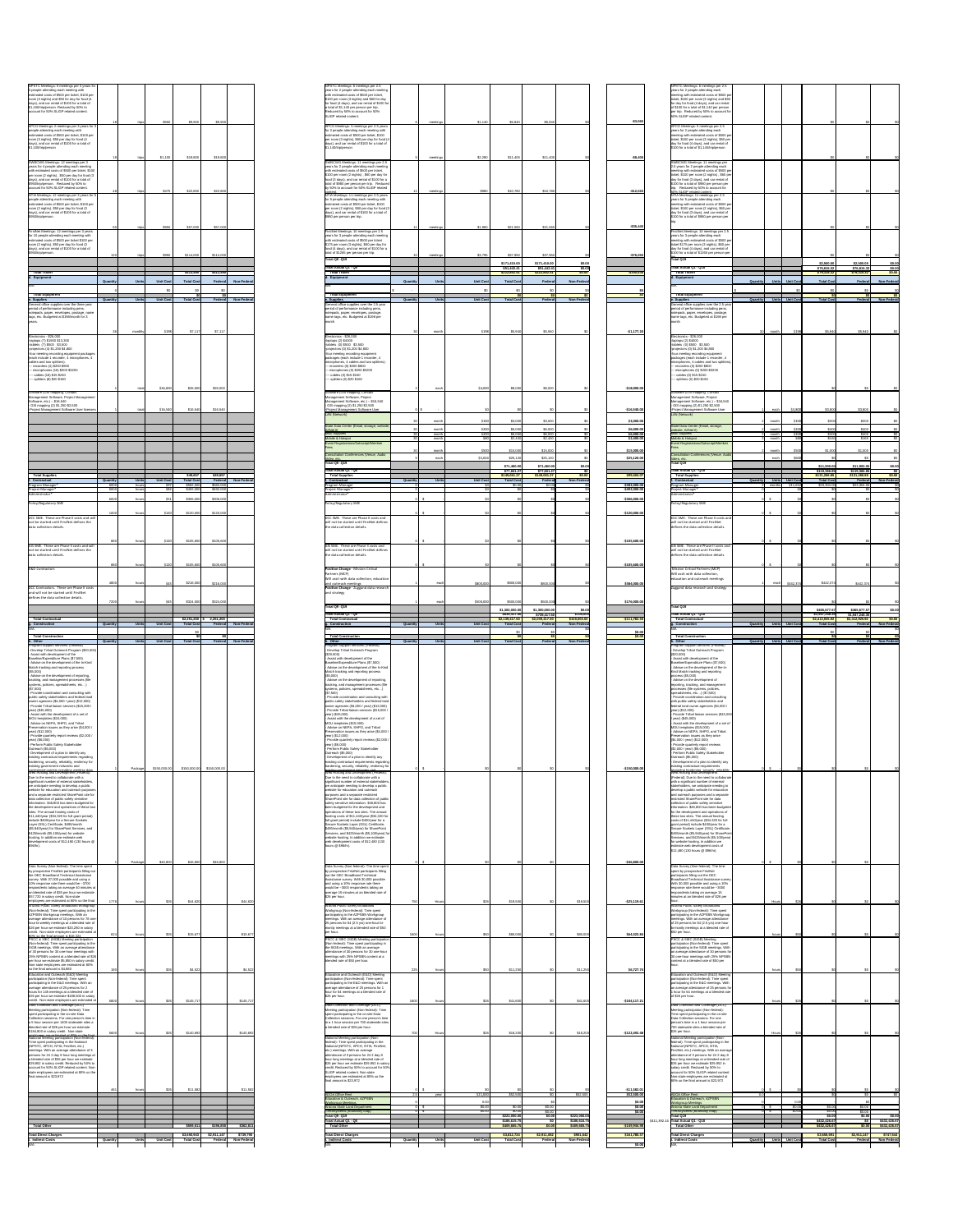| <b>Total Indirect</b> |                                                | <b>Total Indirect</b> |              |                |              |                           | <b>Total Indirect</b> |  |             |                |           |
|-----------------------|------------------------------------------------|-----------------------|--------------|----------------|--------------|---------------------------|-----------------------|--|-------------|----------------|-----------|
| <b>TOTALS</b>         | $\sim$ \$2,911,147<br>\$739,796<br>\$3,650,943 |                       | \$3,812,724  | \$2,911,081.98 | \$901,642.02 | $\frac{1}{1}$ \$161,780.5 | $$925,996.98$ TOTALS  |  | \$3,658,691 | \$2,911,147.00 | \$747,544 |
|                       |                                                |                       | \$161,780.57 |                | \$161,845.79 |                           |                       |  |             |                |           |

\$3,658,690.86 \$2,911,147.00 \$747,543.86

| Original Grant Amont      | \$2,911,147.00 \$3,650,943.23 |
|---------------------------|-------------------------------|
| Phase 1 Release (10/2013) | \$1,455,573.00                |
| Phase 2 Release           | \$1.455.574.00                |